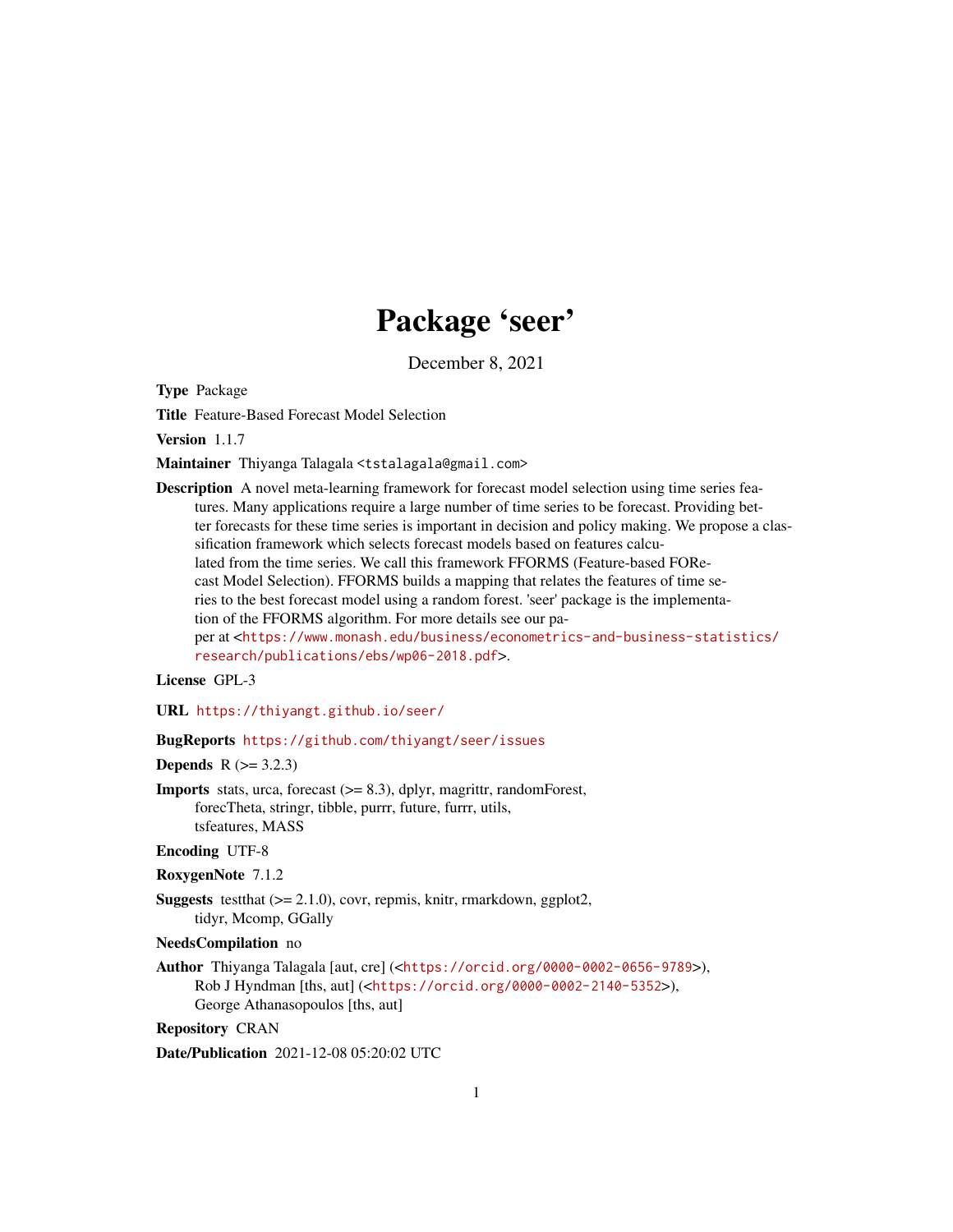## R topics documented:

| $\overline{3}$<br>$\overline{4}$<br>$\overline{4}$<br>5<br>5<br>6<br>6<br>$\overline{7}$<br>$\overline{7}$<br>8<br>8<br>9<br>9<br>10<br>11<br>12<br>12<br>13<br>13<br>14<br>14 |
|--------------------------------------------------------------------------------------------------------------------------------------------------------------------------------|
|                                                                                                                                                                                |
|                                                                                                                                                                                |
|                                                                                                                                                                                |
|                                                                                                                                                                                |
|                                                                                                                                                                                |
|                                                                                                                                                                                |
|                                                                                                                                                                                |
|                                                                                                                                                                                |
|                                                                                                                                                                                |
|                                                                                                                                                                                |
|                                                                                                                                                                                |
|                                                                                                                                                                                |
|                                                                                                                                                                                |
|                                                                                                                                                                                |
|                                                                                                                                                                                |
|                                                                                                                                                                                |
|                                                                                                                                                                                |
|                                                                                                                                                                                |
|                                                                                                                                                                                |
|                                                                                                                                                                                |
|                                                                                                                                                                                |
| 15                                                                                                                                                                             |
| 15                                                                                                                                                                             |
| 16                                                                                                                                                                             |
| 16                                                                                                                                                                             |
| 17                                                                                                                                                                             |
| 18                                                                                                                                                                             |
| 19                                                                                                                                                                             |
| 19                                                                                                                                                                             |
| 20                                                                                                                                                                             |
| 21                                                                                                                                                                             |
| 22                                                                                                                                                                             |
| 23                                                                                                                                                                             |
| 24                                                                                                                                                                             |
| 24                                                                                                                                                                             |
|                                                                                                                                                                                |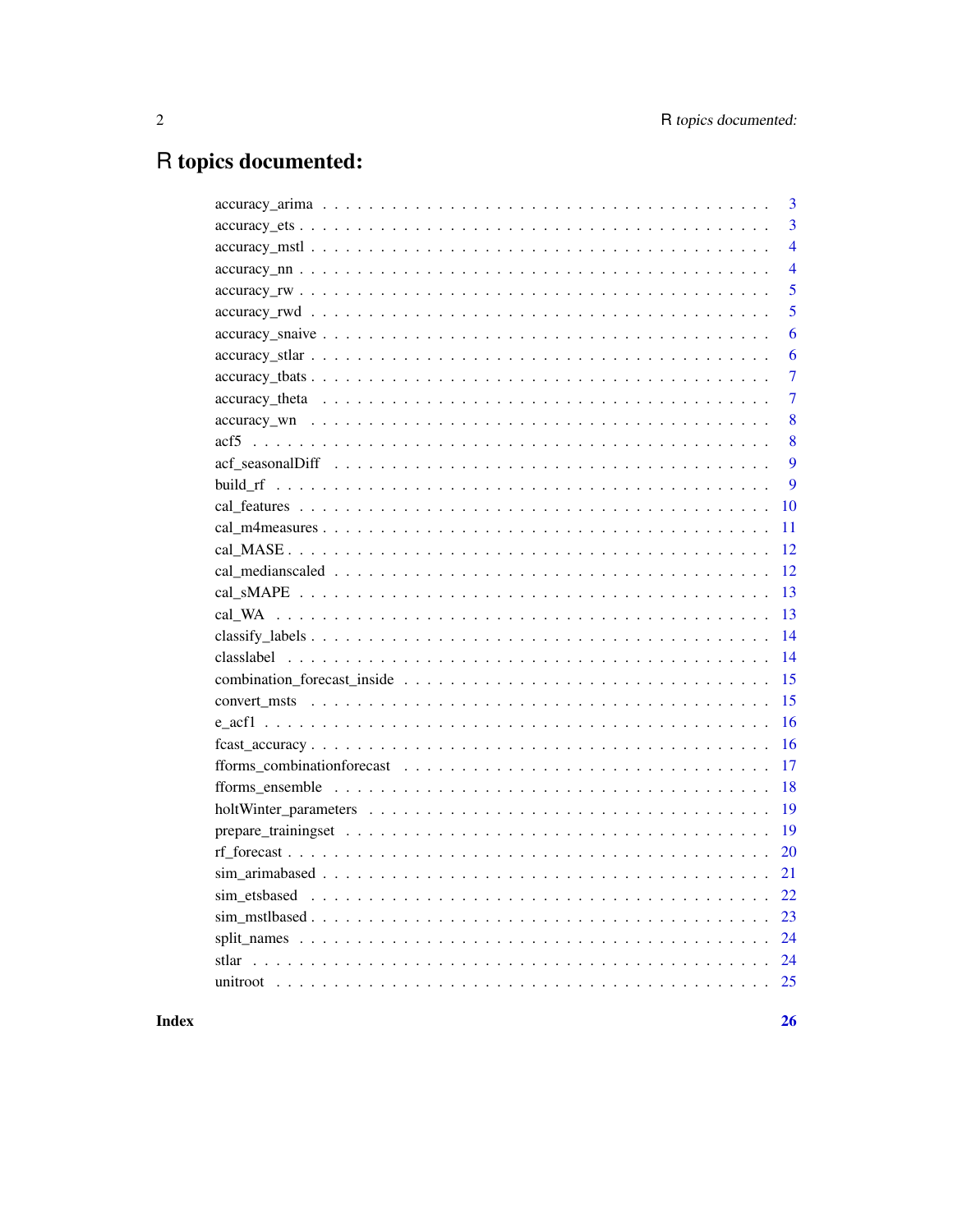<span id="page-2-0"></span>

Calculate accuracy measue based on ARIMA models

## Usage

accuracy\_arima(ts\_info, function\_name, length\_out)

## Arguments

| ts info       | list containing training and test part of a time series                                                                                     |
|---------------|---------------------------------------------------------------------------------------------------------------------------------------------|
| function_name | function to calculate the accuracy function, the arguments of this function should<br>be forecast, training and test set of the time series |
| length_out    | number of measures calculated by the function                                                                                               |

## Value

a list which contains the accuracy and name of the specific ARIMA model.

## Description

Calculate accuracy measure based on ETS models

## Usage

accuracy\_ets(ts\_info, function\_name, length\_out)

## Arguments

| ts_info       | list containing training and test part of a time series                                                                                     |
|---------------|---------------------------------------------------------------------------------------------------------------------------------------------|
| function_name | function to calculate the accuracy function, the arguments of this function should<br>be forecast, training and test set of the time series |
| length_out    | number of measures calculated by the function                                                                                               |

## Value

a list which contains the accuracy and name of the specific ETS model.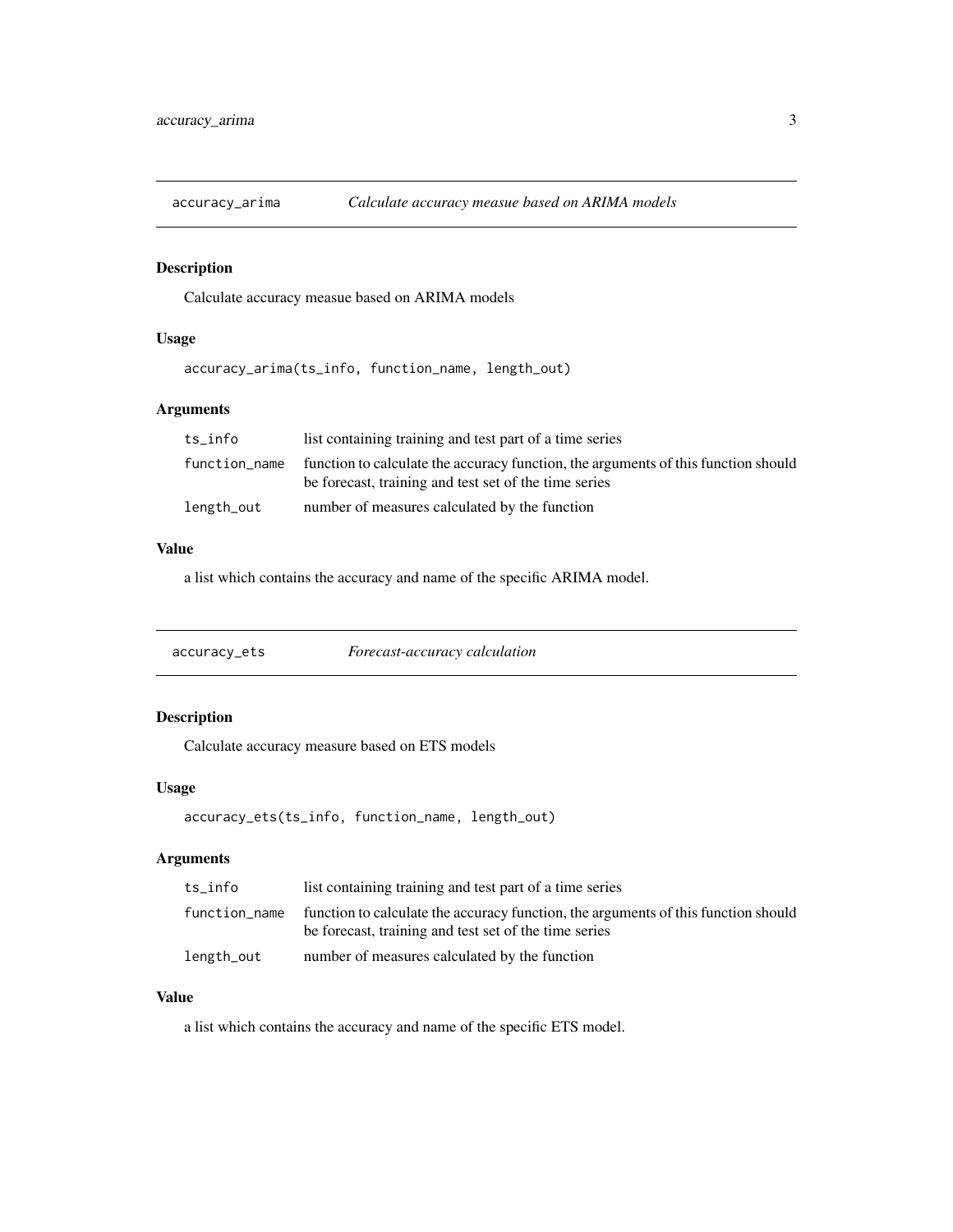<span id="page-3-0"></span>

Calculate accuracy based on MSTL

## Usage

accuracy\_mstl(ts\_info, function\_name, length\_out, mtd)

## Arguments

| ts_info       | list containing training and test part of a time series                                                                                     |  |
|---------------|---------------------------------------------------------------------------------------------------------------------------------------------|--|
| function_name | function to calculate the accuracy function, the arguments of this function should<br>be forecast, training and test set of the time series |  |
| length_out    | number of measures calculated by the function                                                                                               |  |
| mtd           | Method to use for forecasting the seasonally adjusted series                                                                                |  |

## Value

accuracy measure calculated based on multiple seasonal decomposition

| accuracy_nn | Calculate accuracy measure calculated based on neural network fore- |
|-------------|---------------------------------------------------------------------|
|             | casts                                                               |

## Description

Calculate accuracy measure calculated based on neural network forecasts

#### Usage

```
accuracy_nn(ts_info, function_name, length_out)
```
## Arguments

| ts info       | list containing training and test part of a time series                                                                                     |
|---------------|---------------------------------------------------------------------------------------------------------------------------------------------|
| function_name | function to calculate the accuracy function, the arguments of this function should<br>be forecast, training and test set of the time series |
| length_out    | number of measures calculated by the function                                                                                               |

## Value

accuracy measure calculated based on neural network forecasts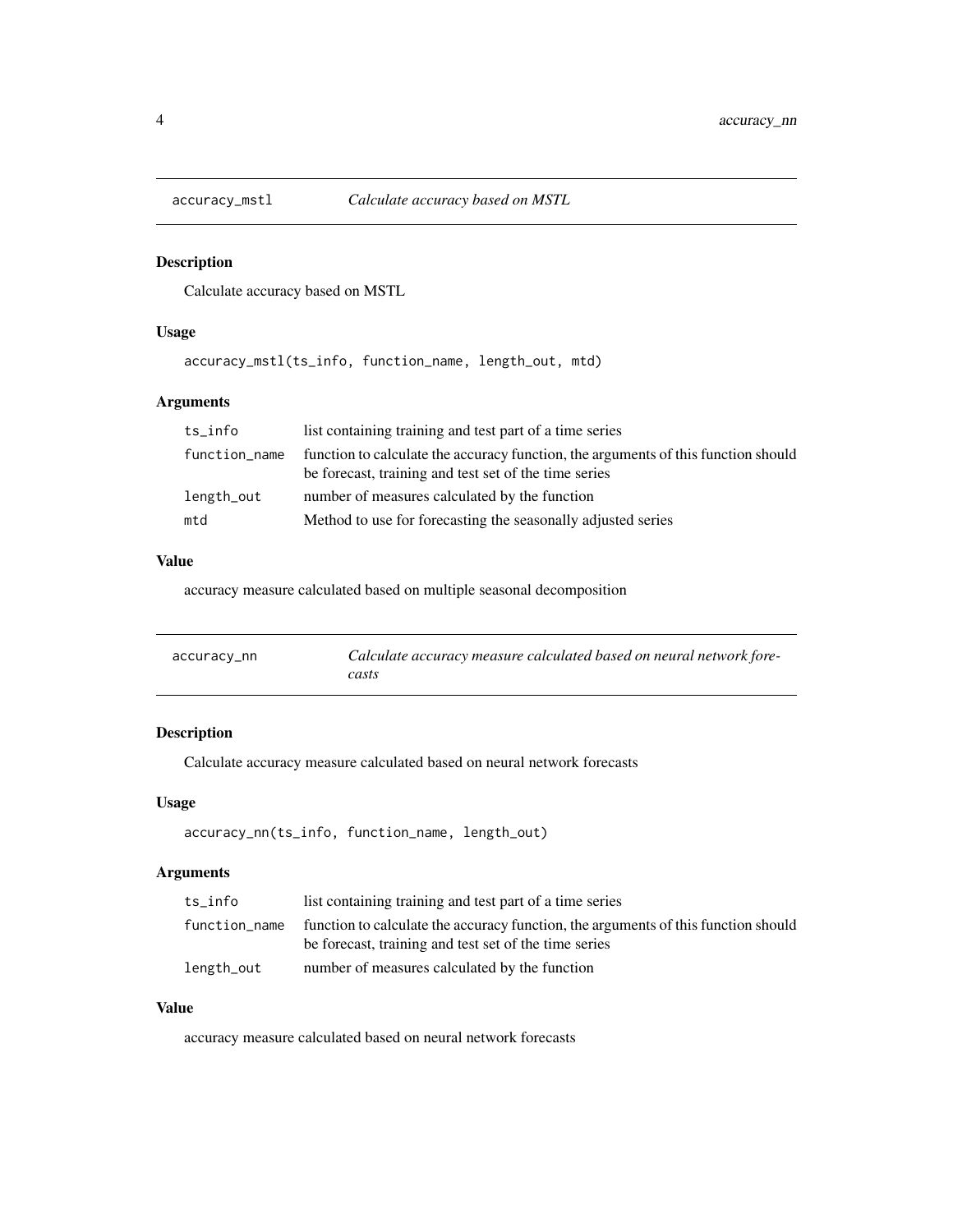<span id="page-4-0"></span>

Calculate accuracy measure based on random walk models

## Usage

accuracy\_rw(ts\_info, function\_name, length\_out)

## Arguments

| ts info       | list containing training and test part of a time series                                                                                     |
|---------------|---------------------------------------------------------------------------------------------------------------------------------------------|
| function_name | function to calculate the accuracy function, the arguments of this function should<br>be forecast, training and test set of the time series |
| length_out    | number of measures calculated by the function                                                                                               |

## Value

returns accuracy measure calculated baded on random walk model

| accuracy_rwd | Calculate accuracy measure based on random walk with drift |
|--------------|------------------------------------------------------------|
|--------------|------------------------------------------------------------|

## Description

Calculate accuracy measure based on random walk with drift

#### Usage

accuracy\_rwd(ts\_info, function\_name, length\_out)

## Arguments

| ts_info       | list containing training and test part of a time series                                                                                     |
|---------------|---------------------------------------------------------------------------------------------------------------------------------------------|
| function_name | function to calculate the accuracy function, the arguments of this function should<br>be forecast, training and test set of the time series |
| length_out    | number of measures calculated by the function                                                                                               |

## Value

accuracy measure calculated baded on random walk with drift model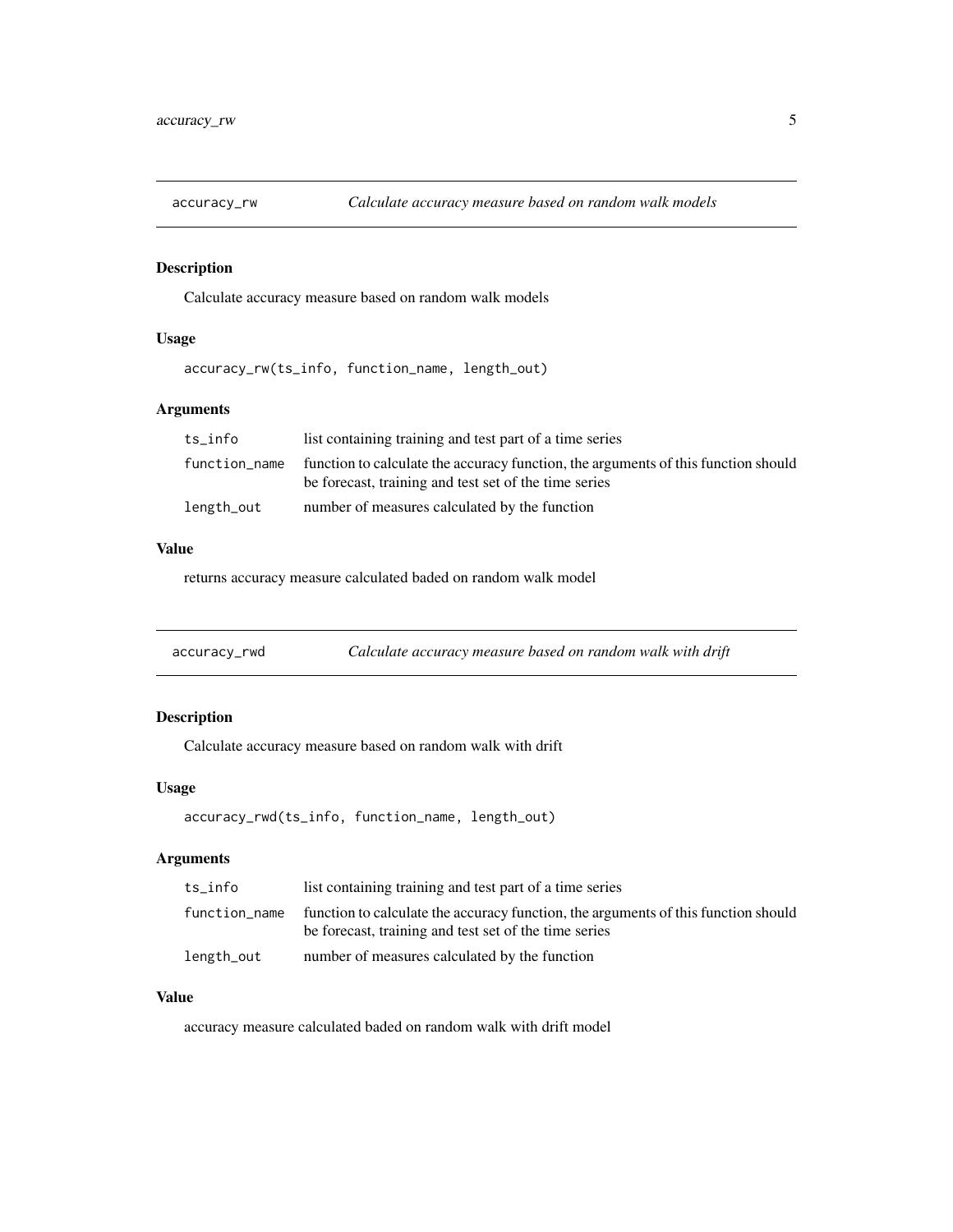<span id="page-5-0"></span>

Calculate accuracy measure based on snaive method

## Usage

accuracy\_snaive(ts\_info, function\_name, length\_out)

## Arguments

| ts info       | list containing training and test part of a time series                                                                                     |
|---------------|---------------------------------------------------------------------------------------------------------------------------------------------|
| function_name | function to calculate the accuracy function, the arguments of this function should<br>be forecast, training and test set of the time series |
| length_out    | number of measures calculated by the function                                                                                               |

## Value

accuracy measure calculated based on snaive method

| accuracy_stlar | Calculate accuracy measure based on STL-AR method |  |
|----------------|---------------------------------------------------|--|
|                |                                                   |  |

## Description

Calculate accuracy measure based on STL-AR method

## Usage

accuracy\_stlar(ts\_info, function\_name, length\_out)

## Arguments

| ts_info       | list containing training and test part of a time series                                                                                     |
|---------------|---------------------------------------------------------------------------------------------------------------------------------------------|
| function_name | function to calculate the accuracy function, the arguments of this function should<br>be forecast, training and test set of the time series |
| length_out    | number of measures calculated by the function                                                                                               |

## Value

accuracy measure calculated based on stlar method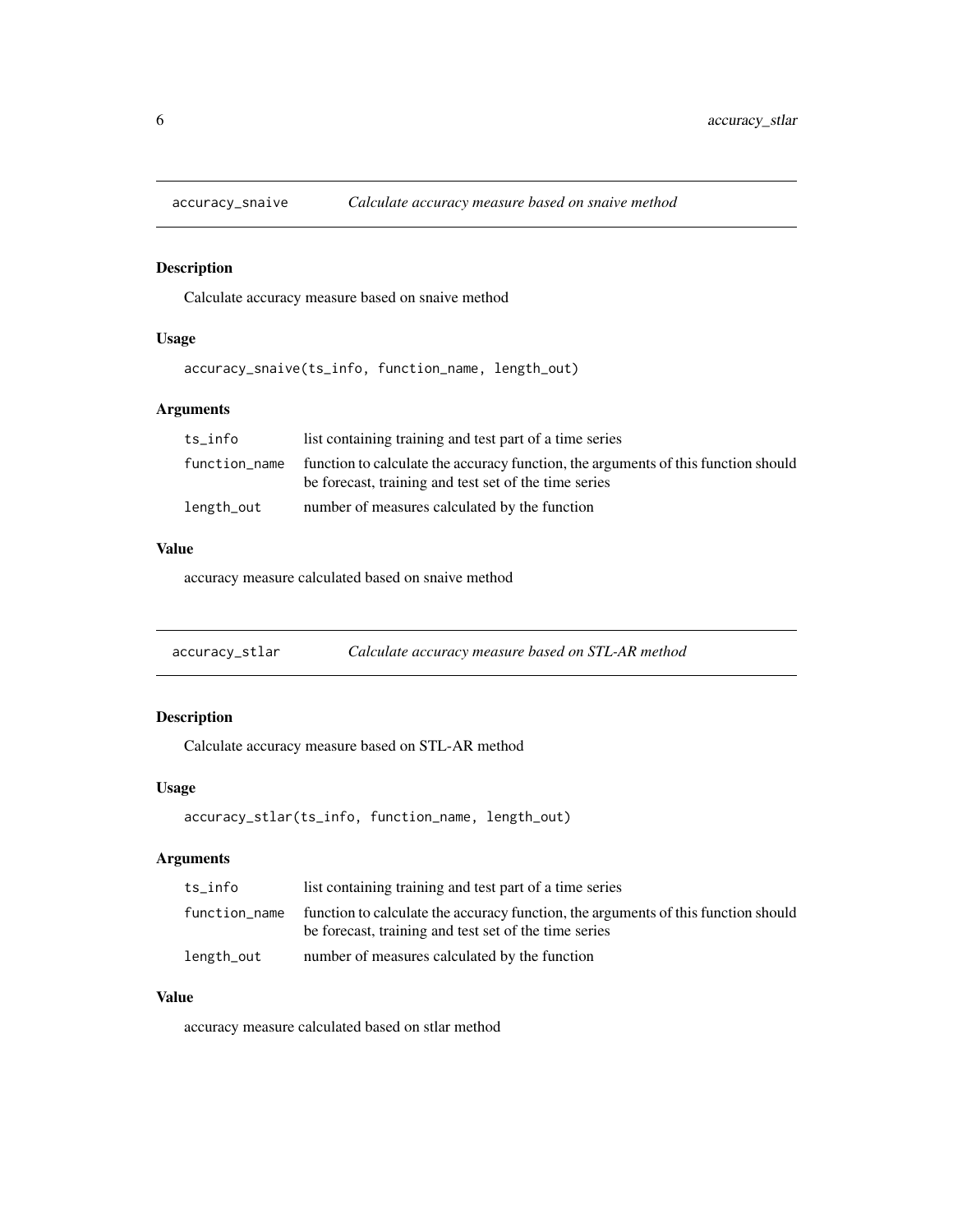<span id="page-6-0"></span>

Calculate accuracy measure based on TBATS

## Usage

accuracy\_tbats(ts\_info, function\_name, length\_out)

## Arguments

| ts info       | list containing training and test part of a time series                                                                                     |
|---------------|---------------------------------------------------------------------------------------------------------------------------------------------|
| function_name | function to calculate the accuracy function, the arguments of this function should<br>be forecast, training and test set of the time series |
| length_out    | number of measures calculated by the function                                                                                               |

## Value

accuracy measure calculated based on TBATS models

| accuracy_theta | Calculate accuracy measure based on Theta method |  |
|----------------|--------------------------------------------------|--|
|                |                                                  |  |

## Description

Calculate accuracy measure based on Theta method

#### Usage

accuracy\_theta(ts\_info, function\_name, length\_out)

## Arguments

| ts info       | list containing training and test part of a time series                                                                                     |
|---------------|---------------------------------------------------------------------------------------------------------------------------------------------|
| function_name | function to calculate the accuracy function, the arguments of this function should<br>be forecast, training and test set of the time series |
| length_out    | number of measures calculated by the function                                                                                               |

## Value

returns accuracy measure calculated based on theta method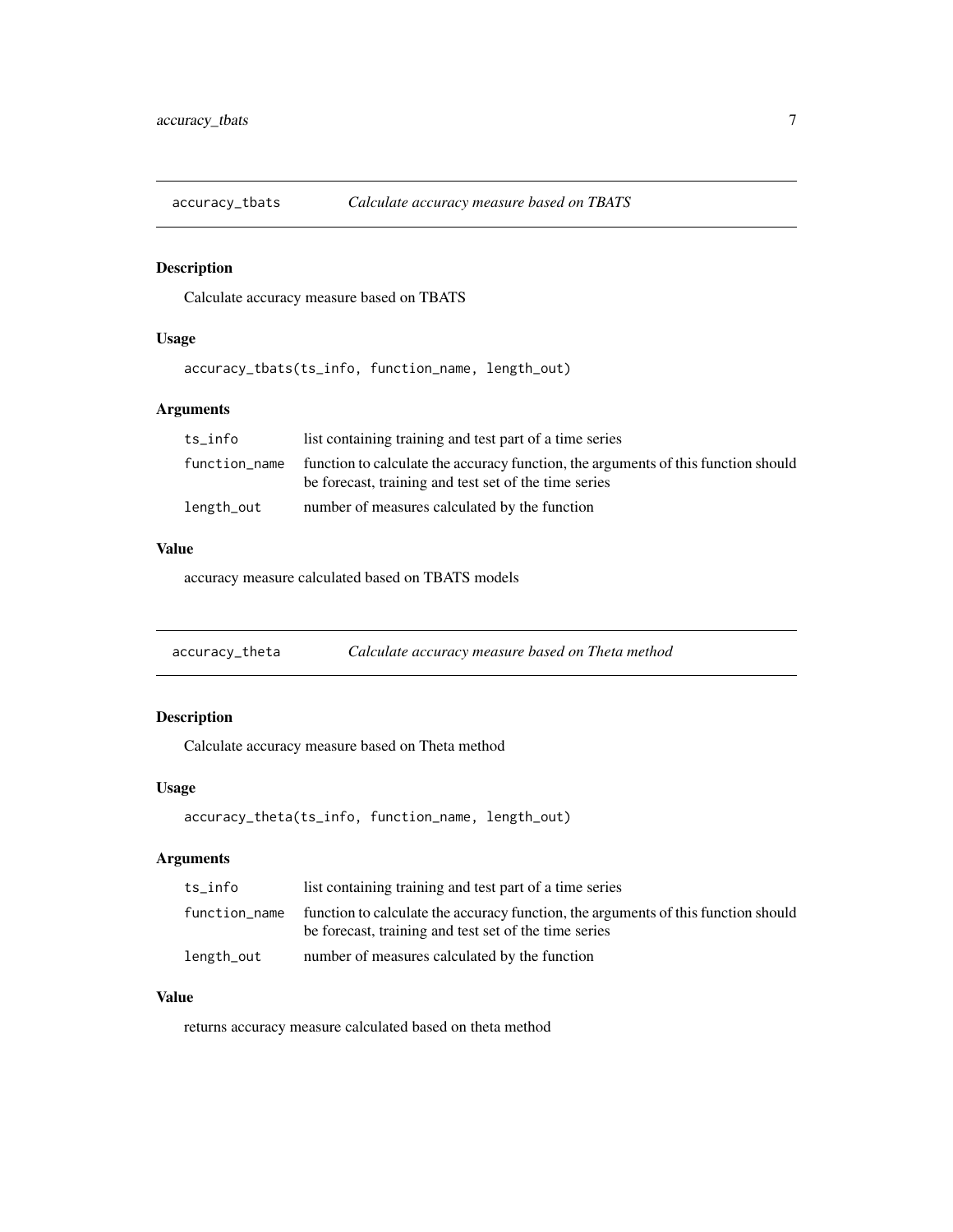<span id="page-7-0"></span>

Calculate accuracy measure based on white noise process

## Usage

accuracy\_wn(ts\_info, function\_name, length\_out)

## Arguments

| ts info       | list containing training and test part of a time series                                                                                     |
|---------------|---------------------------------------------------------------------------------------------------------------------------------------------|
| function_name | function to calculate the accuracy function, the arguments of this function should<br>be forecast, training and test set of the time series |
| length_out    | number of measures calculated by the function                                                                                               |

#### Value

returns accuracy measure calculated based on white noise process

| acf5<br>Autocorrelation-based features |  |
|----------------------------------------|--|
|----------------------------------------|--|

## Description

Computes various measures based on autocorrelation coefficients of the original series, first-differenced series and second-differenced series

#### Usage

acf5(y)

#### Arguments

y a univariate time series

#### Value

A vector of 3 values: sum of squared of first five autocorrelation coefficients of original series, first-differenced series, and twice-differenced series.

#### Author(s)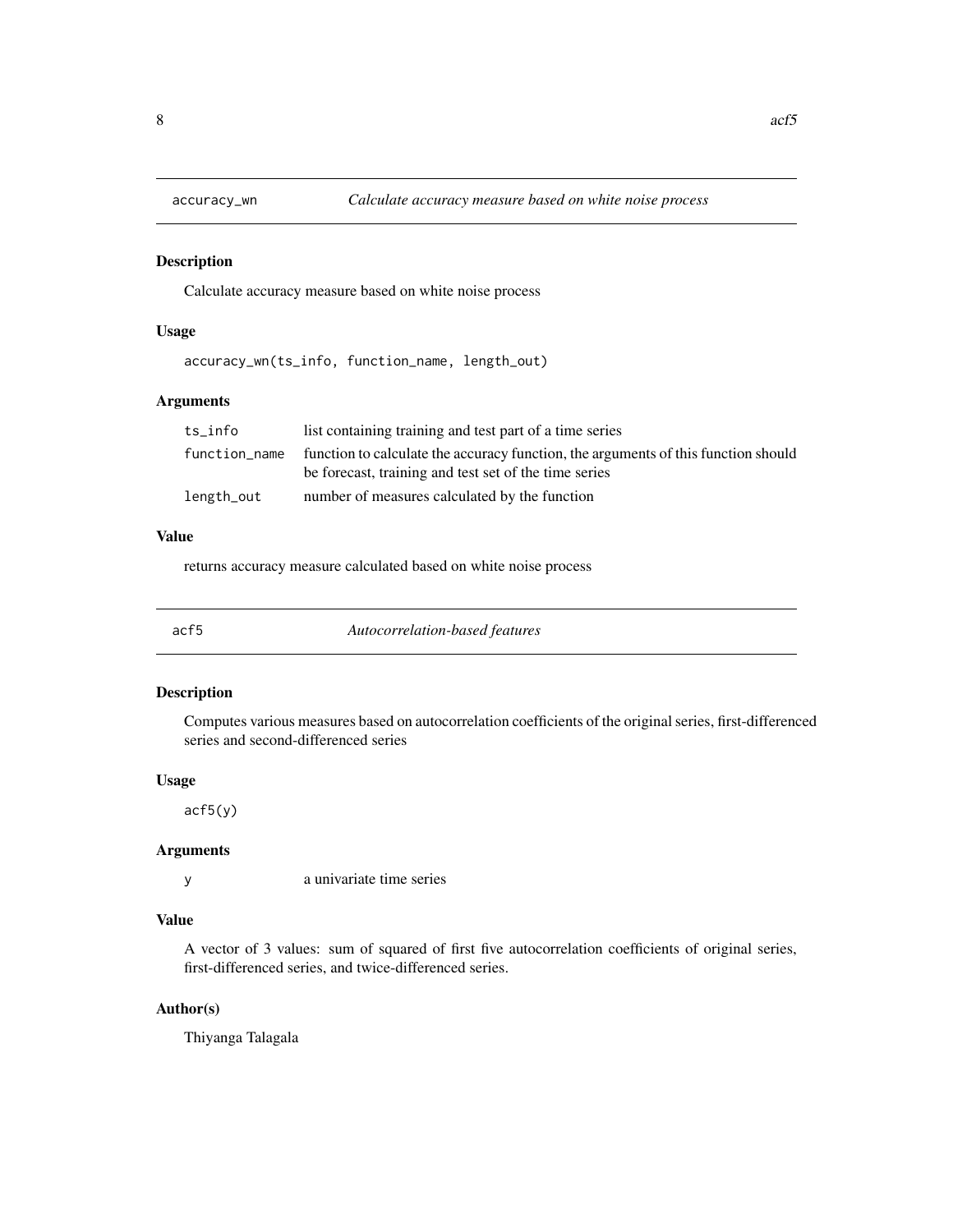<span id="page-8-0"></span>acf\_seasonalDiff *Autocorrelation coefficients based on seasonally differenced series*

## Description

Autocorrelation coefficients based on seasonally differenced series

#### Usage

```
acf_seasonalDiff(y, m, lagmax)
```
## Arguments

|        | a univariate time series                  |
|--------|-------------------------------------------|
| m      | frequency of the time series              |
| lagmax | maximum lag at which to calculate the acf |

## Value

A vector of 3 values: first ACF value of seasonally-differenced series, ACF value at the first seasonal lag of seasonally-differenced series, sum of squares of first 5 autocorrelation coefficients of seasonally-differenced series.

#### Author(s)

Thiyanga Talagala

build\_rf *build random forest classifier*

## Description

train a random forest model and predict forecast-models for new series

#### Usage

```
build_rf(
  training_set,
  testset = FALSE,
  rf_{type} = c("ru", "rcp"),
  ntree,
  seed,
  import = FALSE,
  mtry = 8)
```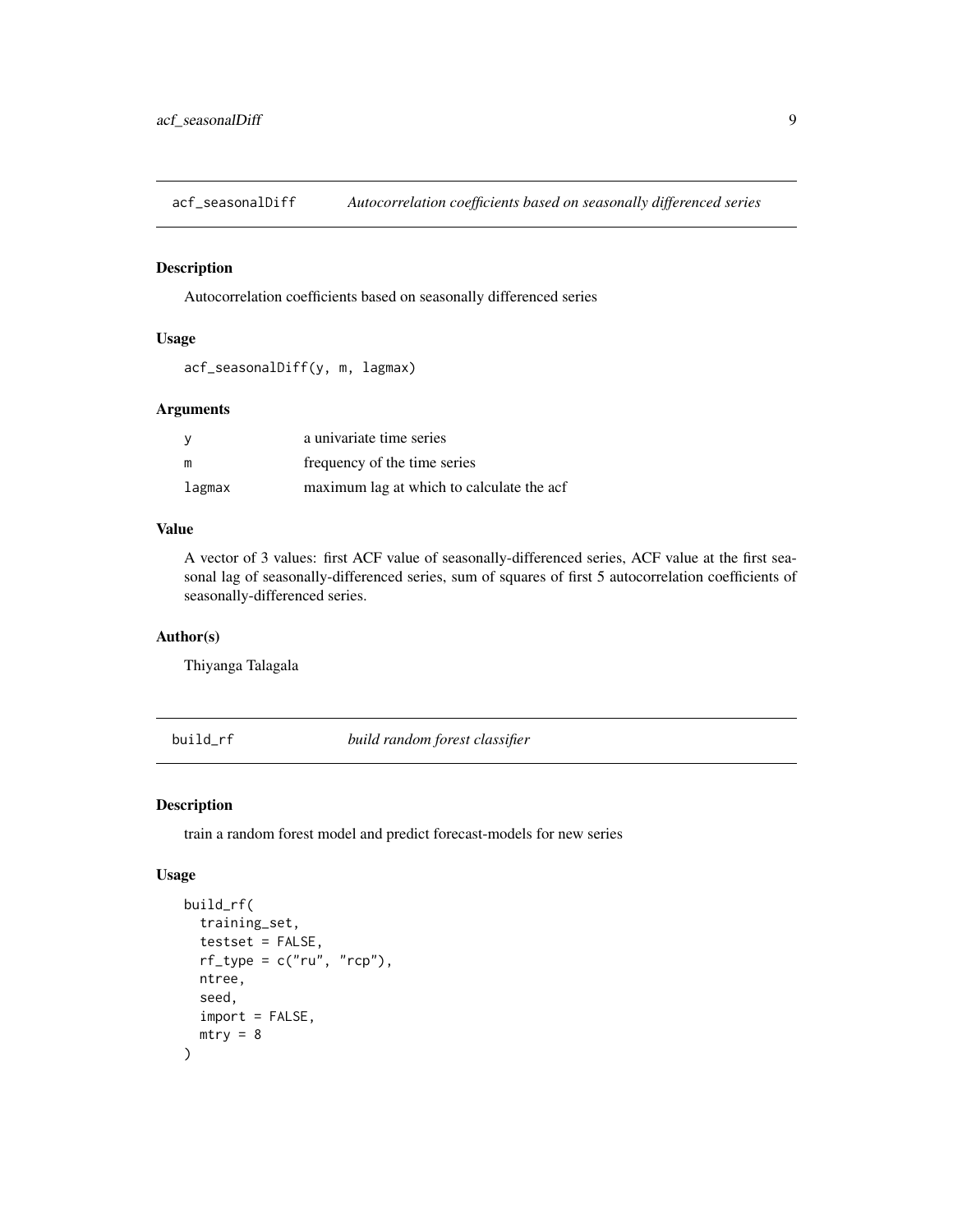## Arguments

| training_set | data frame of features and class labels                                                           |
|--------------|---------------------------------------------------------------------------------------------------|
| testset      | features of new time series, default FALSE if a testset is not available                          |
| rf_type      | whether ru(random forest based on unbiased sample) or rcp(random forest based<br>on class priors) |
| ntree        | number of trees in the forest                                                                     |
| seed         | a value for seed                                                                                  |
| import       | Should importance of predictors be assessed?, TRUE of FALSE                                       |
| mtry         | number of features to be selected at each node                                                    |

## Value

a list containing the random forest and forecast-models for new series

| cal features |  |
|--------------|--|
|              |  |

cal\_features *Calculate features for new time series instances*

## Description

Computes relevant time series features before applying them to the model

## Usage

```
cal_features(
  tslist,
  seasonal = FALSE,
  m = 1,
  lagmax = 2L,
  database,
  h,
  highfreq
\mathcal{L}
```
## Arguments

| tslist   | a list of univariate time series                                                                                  |
|----------|-------------------------------------------------------------------------------------------------------------------|
| seasonal | if FALSE, restricts to features suitable for non-seasonal data                                                    |
| m        | frequency of the time series or minimum frequency in the case of msts objects                                     |
| lagmax   | maximum lag at which to calculate the acf (quarterly series-5L, monthly-13L,<br>weekly-53L, daily-8L, hourly-25L) |
| database | whether the time series is from mcomp or other                                                                    |
| h        | forecast horizon                                                                                                  |
| highfreq | whether the time series is weekly, daily or hourly                                                                |

<span id="page-9-0"></span>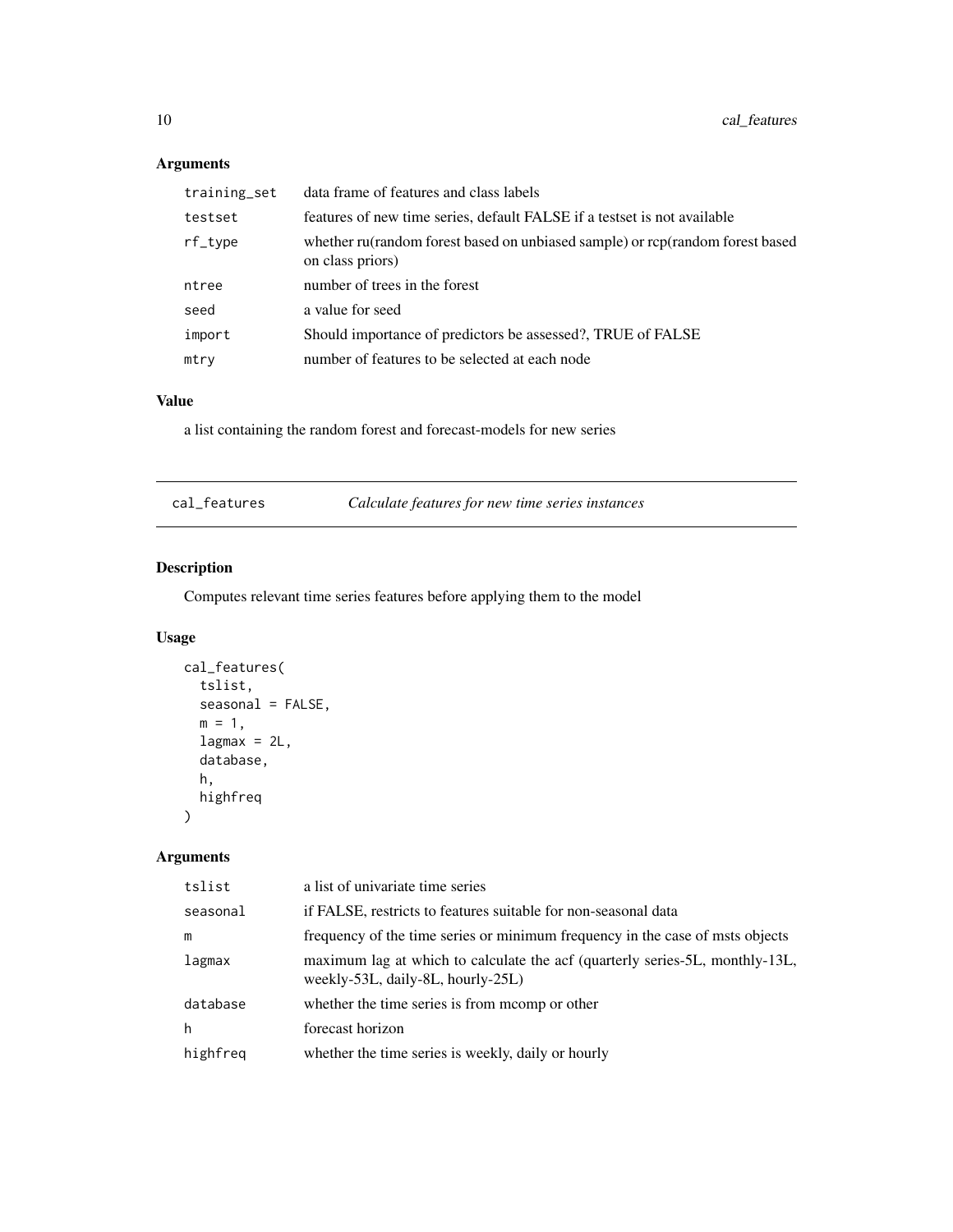## <span id="page-10-0"></span>cal\_m4measures 11

## Value

dataframe: each column represent a feature and each row represent a time series

## Author(s)

Thiyanga Talagala

cal\_m4measures *Mean of MASE and sMAPE*

## Description

Calculate MASE and sMAPE for an individual time series

## Usage

cal\_m4measures(training, test, forecast)

## Arguments

| training | training period of a time series                       |
|----------|--------------------------------------------------------|
| test     | test peiod of a time series                            |
| forecast | forecast obtained from a fitted to the training period |

## Value

returns a single value: mean on MASE and sMAPE

## Author(s)

Thiyanga Talagala

## Examples

```
require(Mcomp)
require(magrittr)
ts <- Mcomp::M3[[1]]$x
fcast_arima <- auto.arima(ts) %>% forecast(h=6)
cal_m4measures(M3[[1]]$x, M3[[1]]$xx, fcast_arima$mean)
```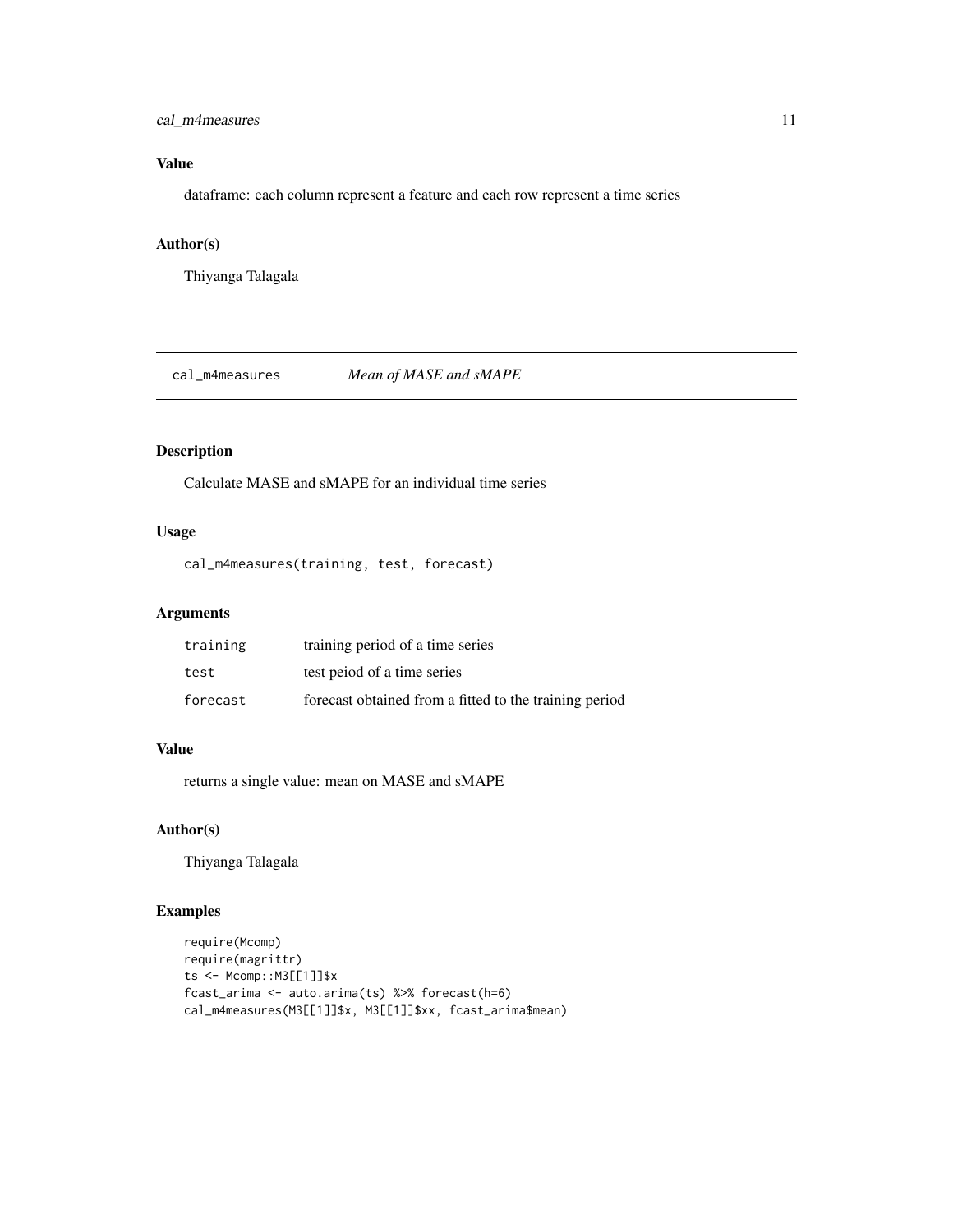<span id="page-11-0"></span>

Calculation of mean absolute scaled error

## Usage

cal\_MASE(training, test, forecast)

## Arguments

| training | training peiod of the time series |
|----------|-----------------------------------|
| test     | test period of the time series    |
| forecast | forecast values of the series     |

### Value

returns a single value

#### Author(s)

Thiyanga Talagala

cal\_medianscaled *scale MASE and sMAPE by median*

## Description

Given a matrix of MASE and sMAPE for each forecasting method and scaled by median and take the mean of MASE-scaled by median and sMAPE-scaled by median as the forecast accuracy measure to identify the class labels

#### Usage

```
cal_medianscaled(x)
```
#### Arguments

 $x$  output form the function fcast\_accuracy, where the parameter accuracyFun = cal\_m4measures

#### Value

a list with accuracy matrix, vector of arima models and vector of ets models the accuracy for each forecast-method is average of scaled-MASE and scaled-sMAPE. Median of MASE and sMAPE calculated based on forecast produced from different models for a given series.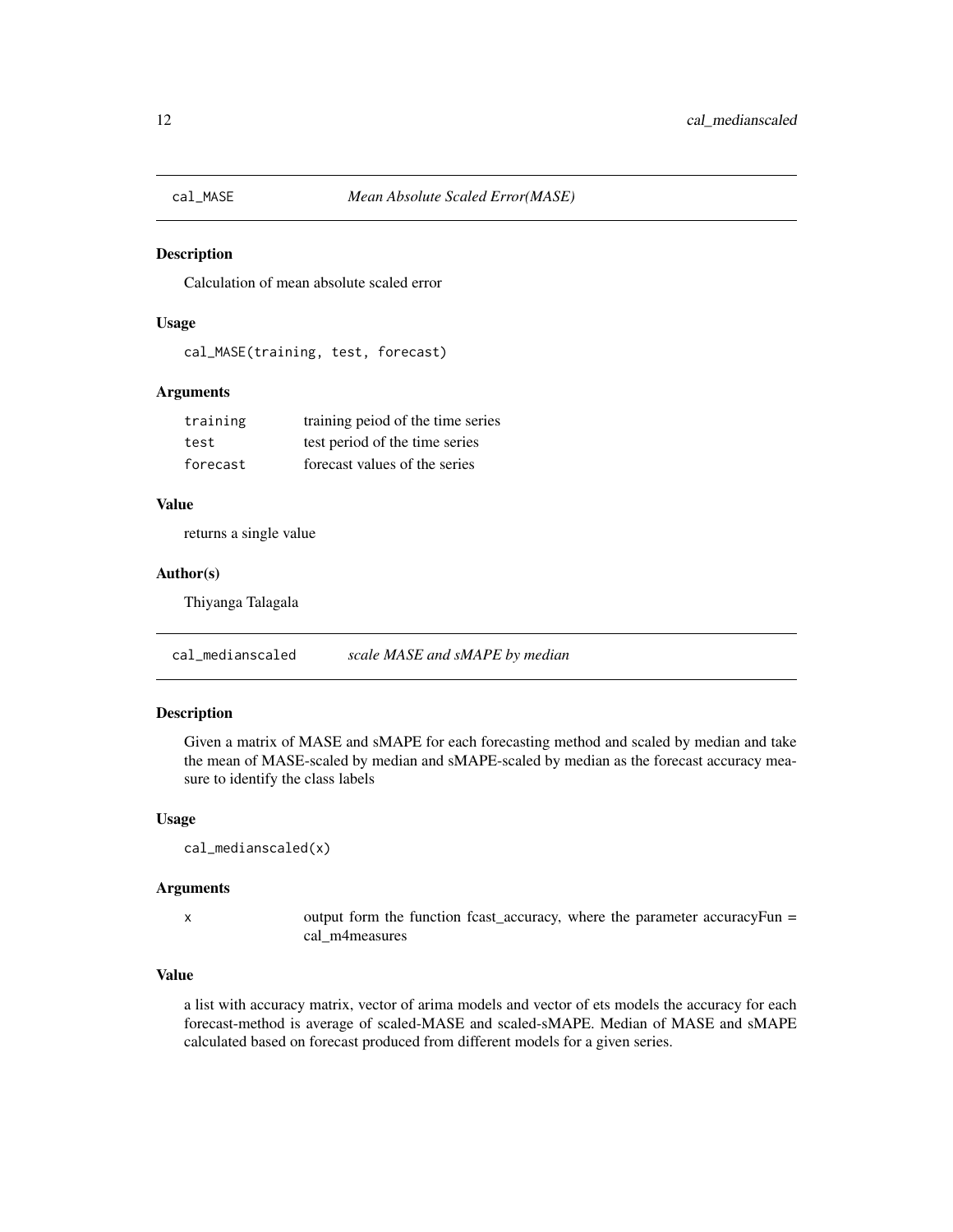<span id="page-12-0"></span>

Calculation of symmetric mean absolute percentage error

## Usage

```
cal_sMAPE(training, test, forecast)
```
## Arguments

| training | training peiod of the time series |
|----------|-----------------------------------|
| test     | test period of the time series    |
| forecast | forecast values of the series     |

## Value

returns a single value

#### Author(s)

Thiyanga Talagala

cal\_WA *Weighted Average*

## Description

Weighted Average(WA) calculated based on MASE, sMAPE for an individual time series

## Usage

```
cal_WA(training, test, forecast)
```
## Arguments

| training | training period of a time series                       |
|----------|--------------------------------------------------------|
| test     | test peiod of a time series                            |
| forecast | forecast obtained from a fitted to the training period |

## Value

returns a single value: WA based on MASE and sMAPE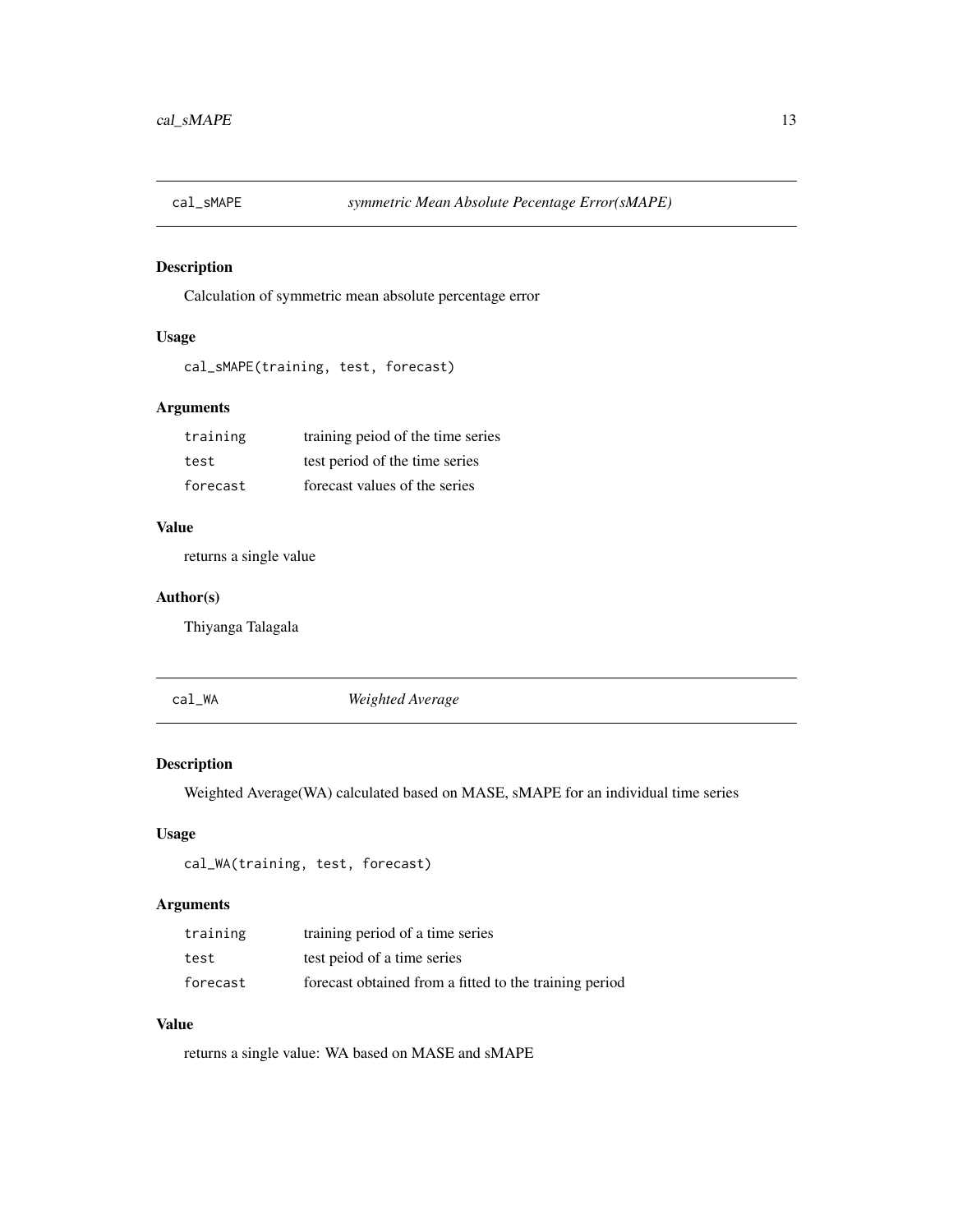## <span id="page-13-0"></span>Author(s)

Thiyanga Talagala

classify\_labels *Classify labels according to the FFORMS famework*

#### Description

This function further classify class labels as in FFORMS framework

#### Usage

classify\_labels(df\_final)

#### Arguments

df\_final a dataframe: output from split\_names function

#### Value

a vector of class labels in FFORMS framewok

classlabel *identify the best forecasting method*

## Description

identify the best forecasting method according to the forecast accuacy measure

#### Usage

```
classlabel(accuracy_mat)
```
#### Arguments

accuracy\_mat matrix of forecast accuracy measures (rows: time series, columns: forecasting method)

## Value

a vector: best forecasting method for each series corresponding to the rows of accuracy\_mat

## Author(s)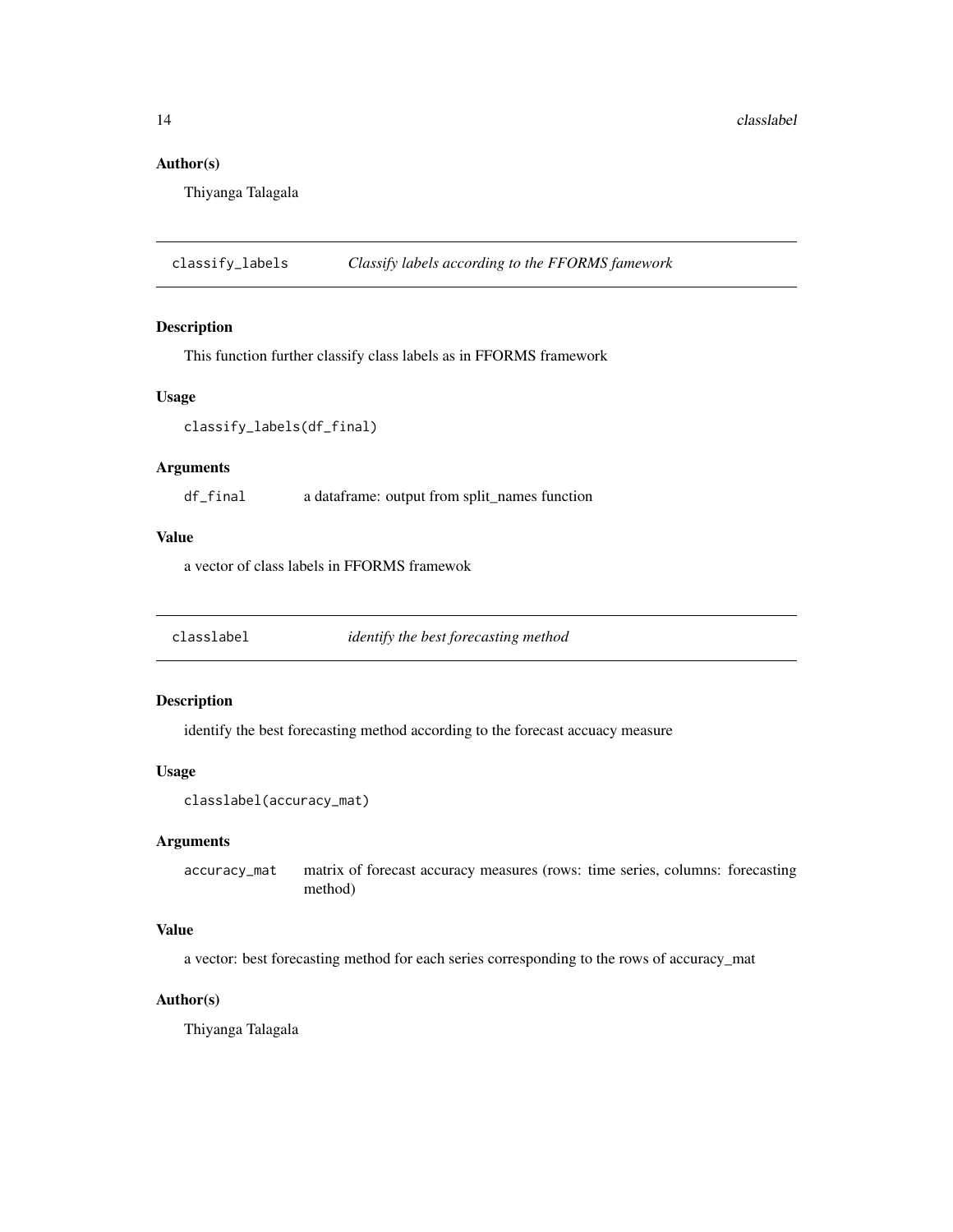<span id="page-14-0"></span>combination\_forecast\_inside

*This function is call to be inside fforms\_combination*

## Description

Given weights and time series in a two seperate vectors calculate combination forecast

## Usage

```
combination_forecast_inside(x, y, h)
```
## Arguments

| X   | weights and names of models (output based on fforms.ensemble) |
|-----|---------------------------------------------------------------|
| - V | time series values                                            |
| h   | forecast horizon                                              |

#### Value

list of combination forecasts corresponds to point, lower and upper

#### Author(s)

Thiyanga Talagala

| convert_msts | Convert multiple frequency time series into msts object |  |
|--------------|---------------------------------------------------------|--|
|--------------|---------------------------------------------------------|--|

#### Description

Convert multiple frequency(daily, hourly, half-hourly, minutes, seconds) time series into msts object.

## Usage

```
convert_msts(y, category)
```
## Arguments

|          | univariate time series             |
|----------|------------------------------------|
| category | frequency data have been collected |

## Value

a ts object or msts object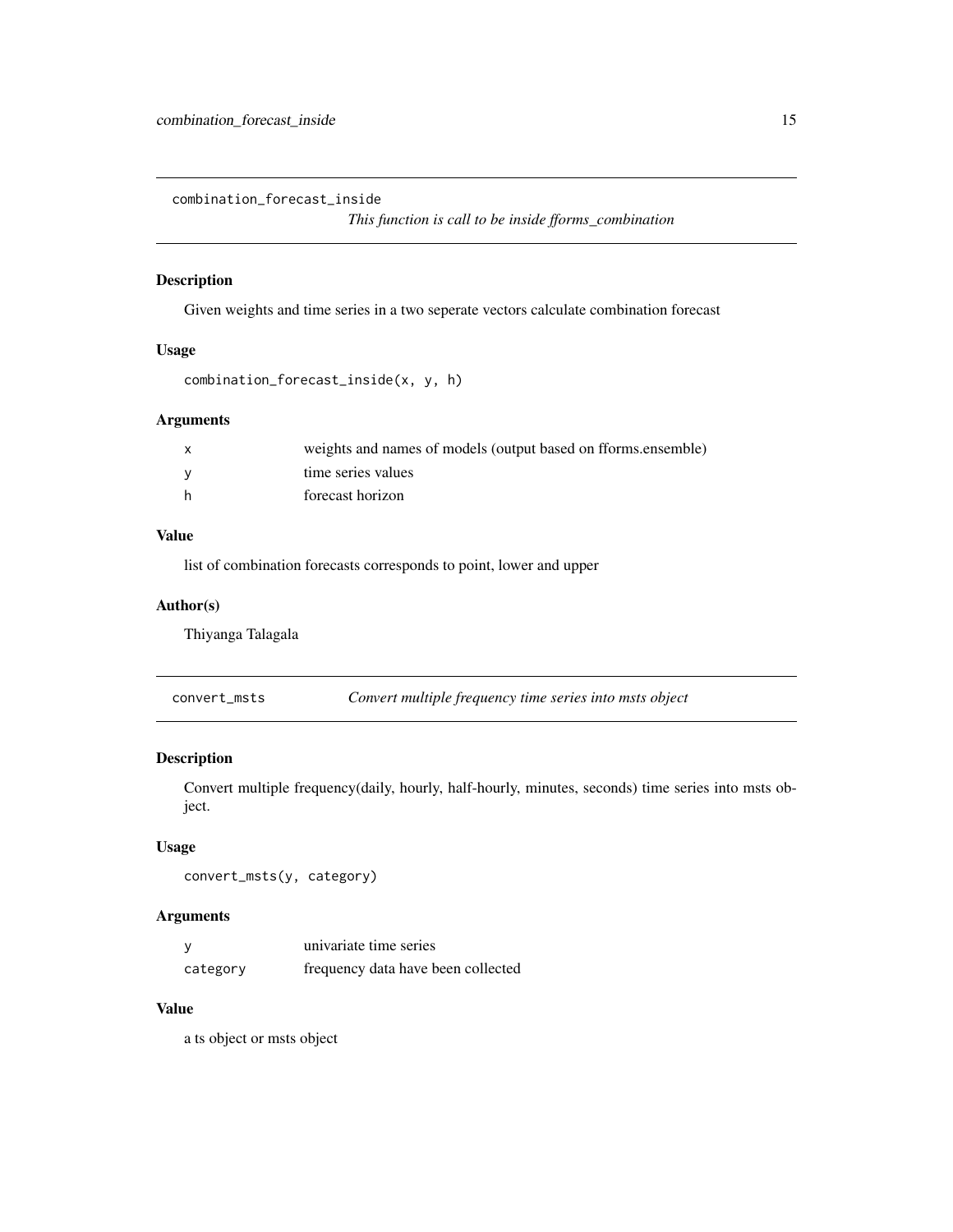<span id="page-15-0"></span>

Computes the first order autocorrelation of the residual series of the deterministic trend model

#### Usage

e\_acf1(y)

## Arguments

y a univariate time series

## Value

A numeric value.

#### Author(s)

Thiyanga Talagala

fcast\_accuracy *calculate forecast accuracy from different forecasting methods*

## Description

Calculate forecast accuracy on test set according to a specified criterion

## Usage

```
fcast_accuracy(
  tslist,
 models = c("ets", "arima", "rw", "rwd", "wn", "theta", "stlar", "nn", "snaive",
    "mstlarima", "mstlets", "tbats"),
  database,
  accuracyFun,
 h,
  length_out,
  fcast_save
\mathcal{E}
```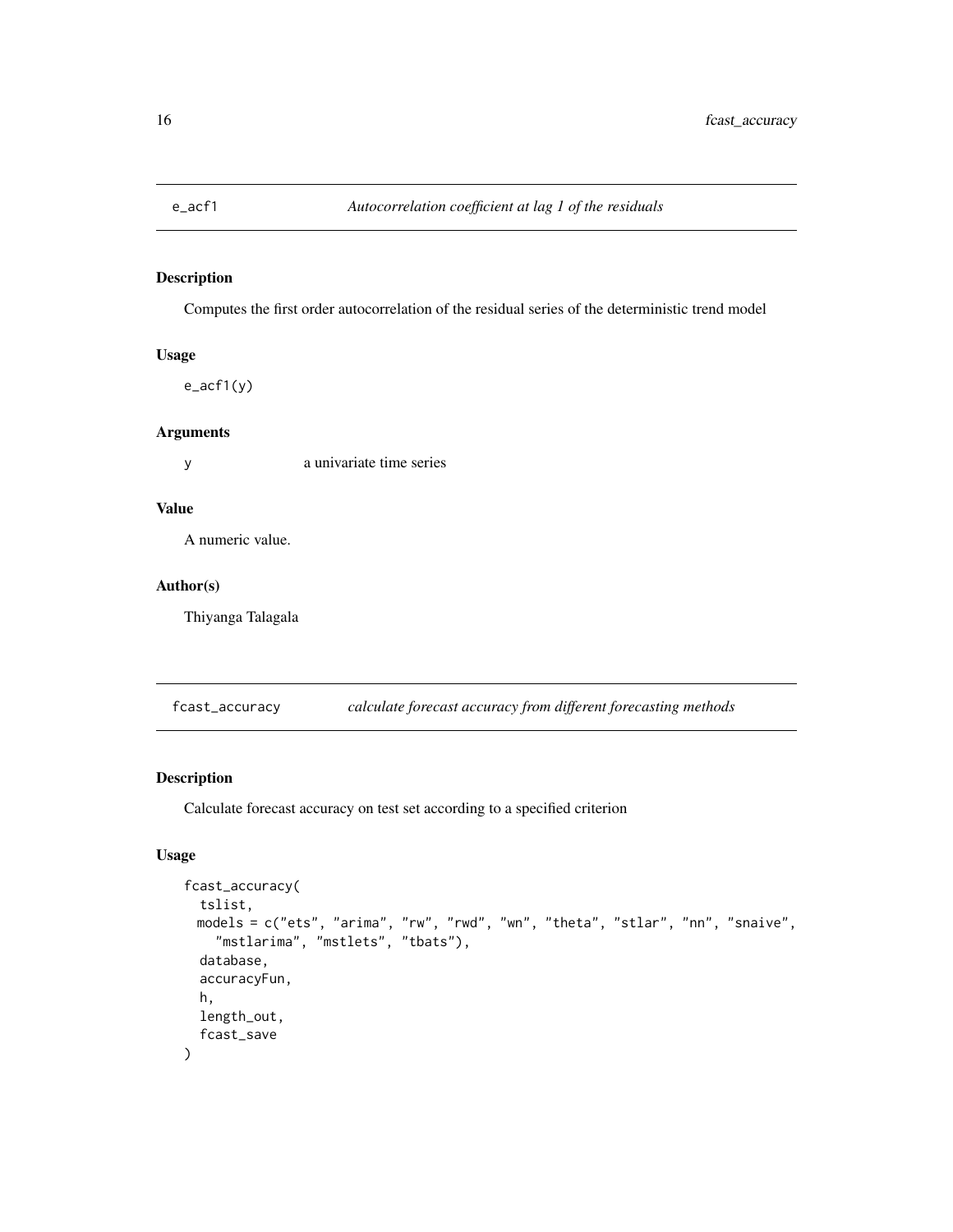## <span id="page-16-0"></span>Arguments

| tslist      | a list of time series                                                                                                          |
|-------------|--------------------------------------------------------------------------------------------------------------------------------|
| models      | a vector of models to compute                                                                                                  |
| database    | whether the time series is from mcomp or other                                                                                 |
| accuracyFun | function to calculate the accuracy measure, the arguments for the accuracy func-<br>tion should be training, test and forecast |
| h           | forecast horizon                                                                                                               |
| length_out  | number of measures calculated by a single function                                                                             |
| fcast_save  | if the argument is TRUE, forecasts from each series are saved                                                                  |

## Value

a list with accuracy matrix, vector of arima models and vector of ets models

## Author(s)

Thiyanga Talagala

fforms\_combinationforecast

```
Combination forecast based on fforms
```
## Description

Compute combination forecast based on the vote matrix probabilities

## Usage

```
fforms_combinationforecast(
  fforms.ensemble,
  tslist,
  database,
 h,
 holdout = TRUE,
 parallel = FALSE,
 multiprocess = future::multisession
)
```
## Arguments

fforms.ensemble

|          | a list output from fforms_ensemble function  |
|----------|----------------------------------------------|
| tslist   | list of new time series                      |
| database | whethe the time series is from moom or other |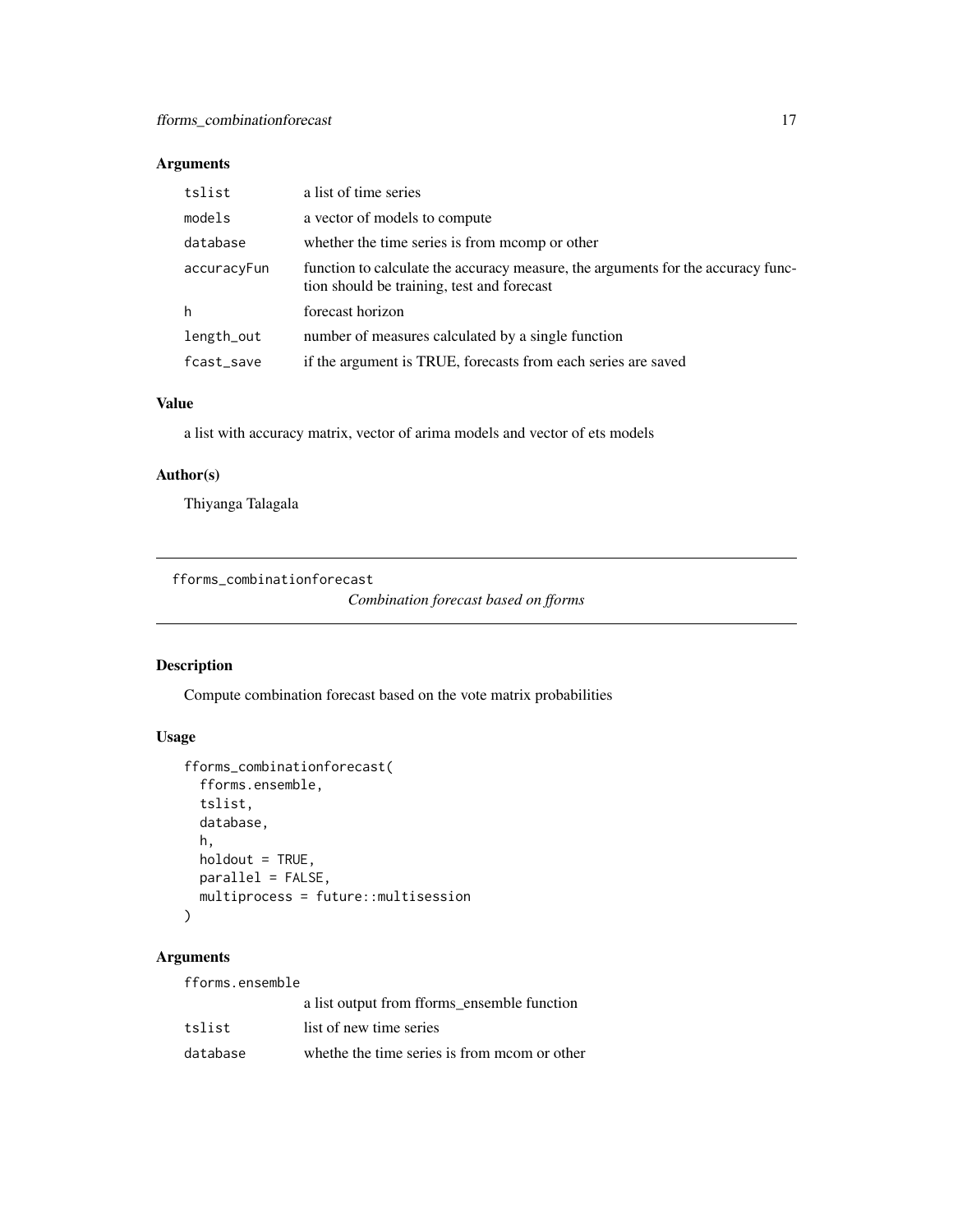<span id="page-17-0"></span>

| h            | length of the forecast horizon                                                                                                                                            |
|--------------|---------------------------------------------------------------------------------------------------------------------------------------------------------------------------|
| holdout      | if holdout=TRUE take a holdout sample from your data to caldulate forecast<br>accuracy measure, if FALSE all of the data will be used for forecasting. Default<br>is TRUE |
| parallel     | If TRUE, multiple cores (or multiple sessions) will be used. This only speeds<br>things up when there are a large number of time series.                                  |
| multiprocess | The function from the future package to use for parallel processing. Either<br>multisession or multicore. The latter is preferred for Linux and MacOS.                    |

## Value

a list containing, point forecast, confidence interval, accuracy measure

#### Author(s)

Thiyanga Talagala

| fforms_ensemble | Function to identify models to compute combination forecast using |
|-----------------|-------------------------------------------------------------------|
|                 | FFORMS algorithm                                                  |

## Description

This function identify models to be use in producing combination forecast

## Usage

```
fforms_ensemble(votematrix, threshold = 0.5)
```
## Arguments

| votematrix | a matrix of votes of probabilities based of fforms random forest classifier |
|------------|-----------------------------------------------------------------------------|
| threshold  | threshold value for sum of probabilities of votes, default is 0.5           |

#### Value

a list containing the names of the forecast models

## Author(s)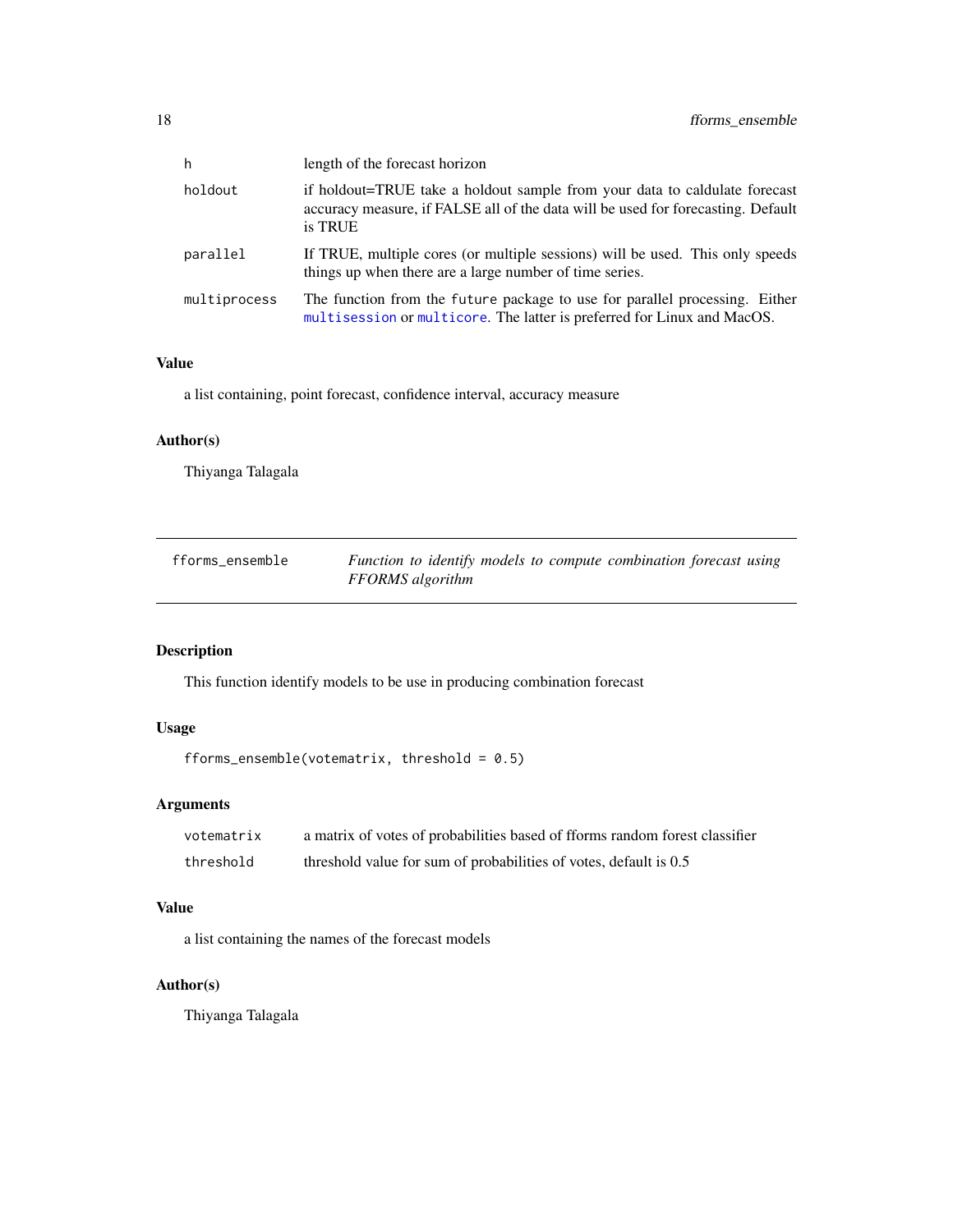<span id="page-18-0"></span>holtWinter\_parameters *Parameter estimates of Holt-Winters seasonal method*

#### Description

Estimate the smoothing parameter for the level-alpha and the smoothing parameter for the trendbeta, and seasonality-gamma

## Usage

```
holtWinter_parameters(y)
```
#### Arguments

y a univariate time series

## Value

A vector of 3 values: alpha, beta, gamma

#### Author(s)

Thiyanga Talagala

prepare\_trainingset *preparation of training set*

## Description

Preparation of a training set for random forest training

#### Usage

```
prepare_trainingset(accuracy_set, feature_set)
```
## Arguments

| accuracy_set | output from the fcast_accuracy |
|--------------|--------------------------------|
| feature_set  | output from the cal_features   |

#### Value

dataframe consisting features and classlabels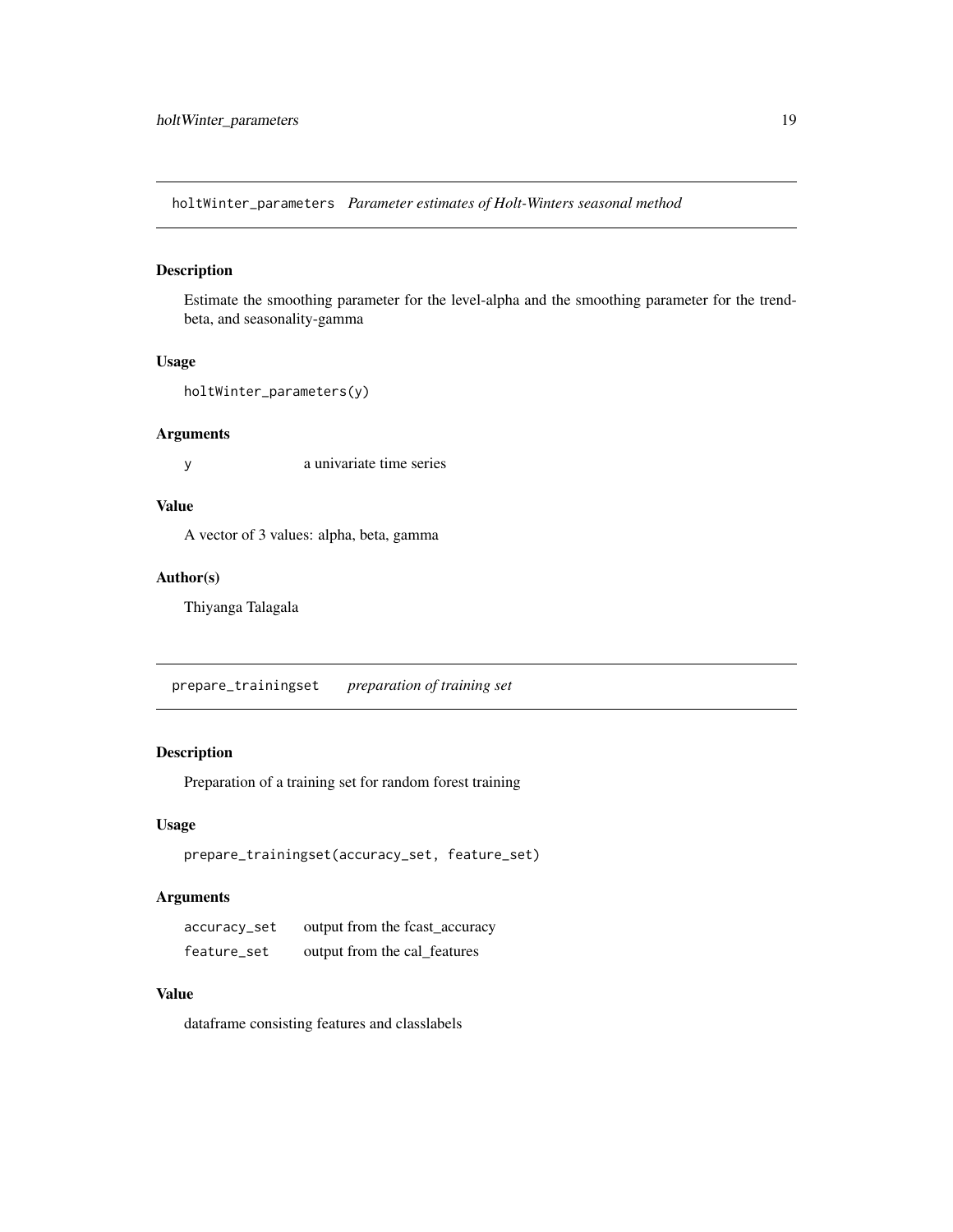<span id="page-19-0"></span>rf\_forecast *function to calculate point forecast, 95% confidence intervals, forecast-accuracy for new series*

## Description

Given the prediction results of random forest calculate point forecast, 95% confidence intervals, forecast-accuracy for the test set

## Usage

```
rf_forecast(
  predictions,
  tslist,
  database,
  function_name,
  h,
  accuracy,
  holdout = TRUE
\mathcal{E}
```
## Arguments

| predictions   | prediction results obtained from random forest classifier                                                                                                                                                                          |
|---------------|------------------------------------------------------------------------------------------------------------------------------------------------------------------------------------------------------------------------------------|
| tslist        | list of new time series                                                                                                                                                                                                            |
| database      | whethe the time series is from moom or other                                                                                                                                                                                       |
| function_name | specify the name of the accuracy function (for eg., cal_MASE, etc.) to calculate<br>accuracy measure, (if a user written function the arguments for the accuracy<br>function should be training period, test period and forecast). |
| h             | length of the forecast horizon                                                                                                                                                                                                     |
| accuracy      | if true a accuaracy measure will be calculated                                                                                                                                                                                     |
| holdout       | if holdout=TRUE take a holdout sample from your data to caldulate forecast<br>accuracy measure, if FALSE all of the data will be used for forecasting. Default<br>is TRUE                                                          |

#### Value

a list containing, point forecast, confidence interval, accuracy measure

## Author(s)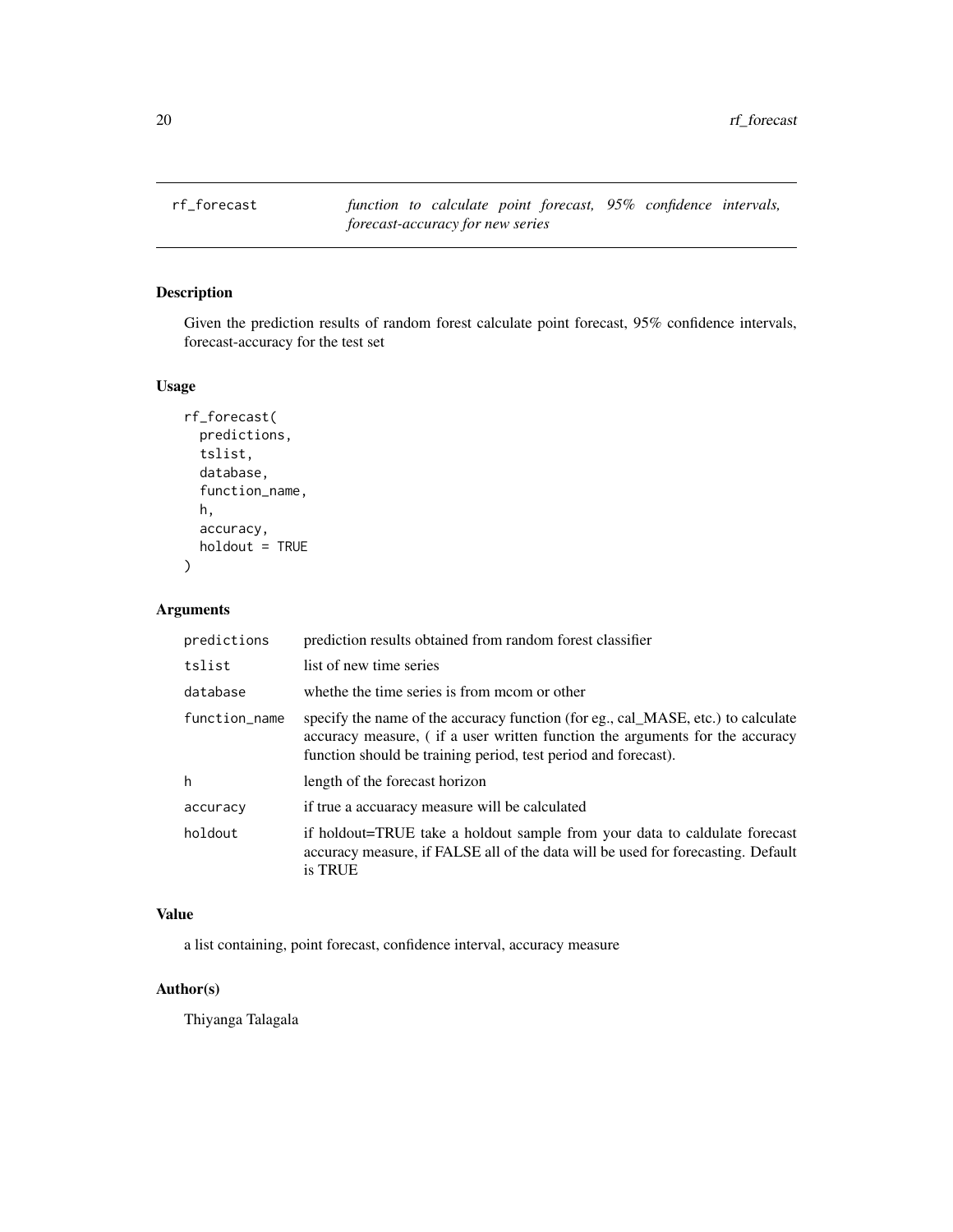<span id="page-20-0"></span>

simulate multiple time series for a given series based on ARIMA models

## Usage

```
sim_arimabased(
 y,
 Nsim,
 Combine = TRUE,
 M = TRUE,Future = FALSE,
 Length = NA,
 extralength = NA
)
```
## Arguments

| У           | a time series or M-competition data time series (Mcomp)                                                                                                                                                                                                                                                                                                      |
|-------------|--------------------------------------------------------------------------------------------------------------------------------------------------------------------------------------------------------------------------------------------------------------------------------------------------------------------------------------------------------------|
| Nsim        | number of time series to simulate                                                                                                                                                                                                                                                                                                                            |
| Combine     | if TRUE, training and test data in the M-competition data are combined and<br>generate a time series corresponds to the full length of the series. Otherwise, it<br>generate a time series based on the training period of the series.                                                                                                                       |
| M           | if TRUE, y is considered to be a Mcomp data object                                                                                                                                                                                                                                                                                                           |
| Future      | if future=TRUE, the simulated observations are conditional on the historical ob-<br>servations. In other words, they are possible future sample paths of the time<br>series. But if future=FALSE, the historical data are ignored, and the simulations<br>are possible realizations of the time series model that are not connected to the<br>original data. |
| Length      | length of the simulated time series. If future $=$ FALSE, the Length agument<br>should be NA.                                                                                                                                                                                                                                                                |
| extralength | extra length need to be added for simulated time series                                                                                                                                                                                                                                                                                                      |

## Value

A list of time series.

#### Author(s)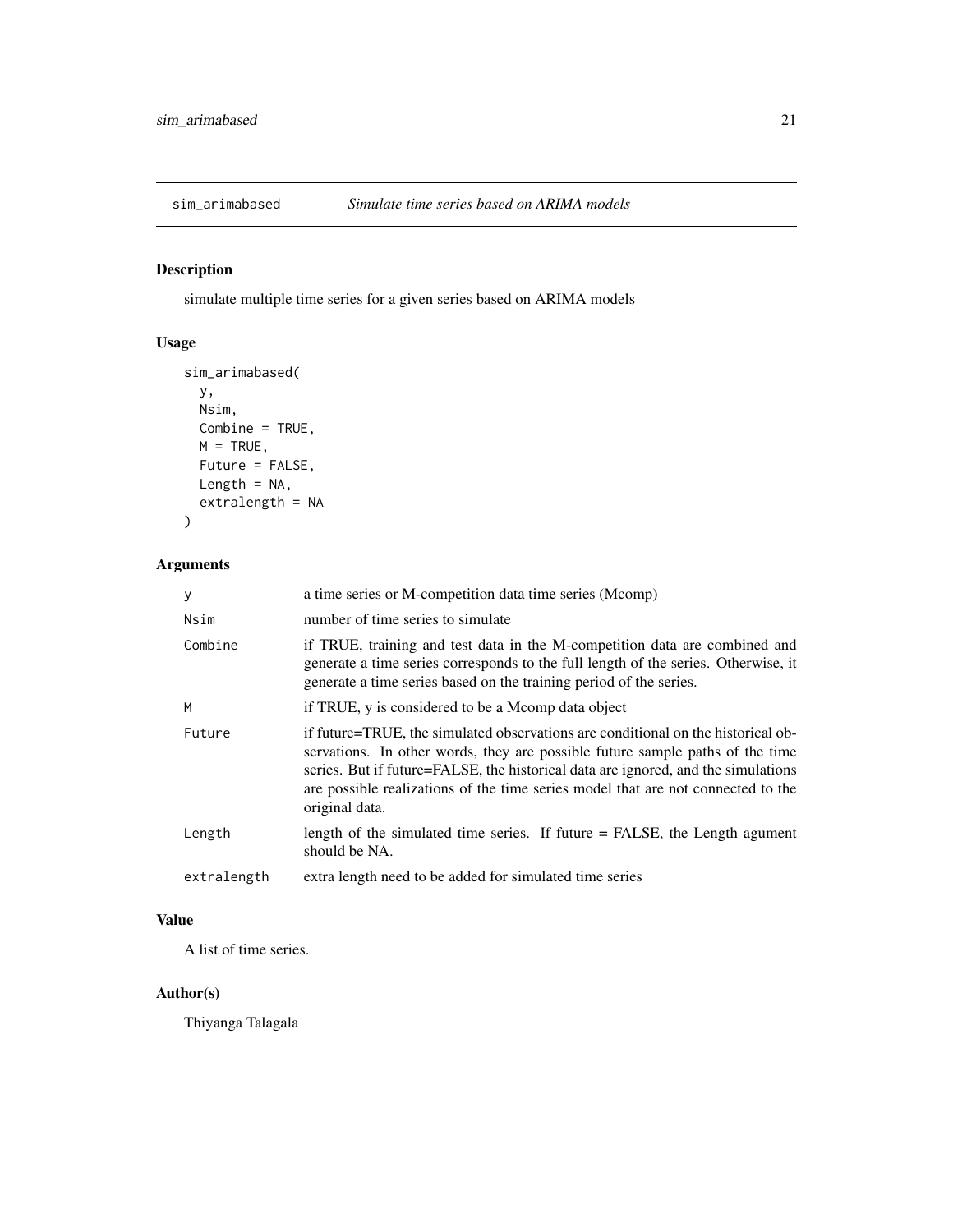<span id="page-21-0"></span>

simulate multiple time series for a given series based on ETS models

## Usage

```
sim_etsbased(
 y,
 Nsim,
 Combine = TRUE,
 M = TRUE,Future = FALSE,
 Length = NA,
 extralength = NA
)
```
## Arguments

| y           | a time series or M-competition data time series (Mcomp)                                                                                                                                                                                                                                                                                                      |  |
|-------------|--------------------------------------------------------------------------------------------------------------------------------------------------------------------------------------------------------------------------------------------------------------------------------------------------------------------------------------------------------------|--|
| Nsim        | number of time series to simulate                                                                                                                                                                                                                                                                                                                            |  |
| Combine     | if TRUE, training and test data in the M-competition data are combined and<br>generate a time series corresponds to the full length of the series. Otherwise, it<br>generate a time series based on the training period of the series.                                                                                                                       |  |
| M           | if TRUE, y is considered to be a Mcomp data object                                                                                                                                                                                                                                                                                                           |  |
| Future      | if future=TRUE, the simulated observations are conditional on the historical ob-<br>servations. In other words, they are possible future sample paths of the time<br>series. But if future=FALSE, the historical data are ignored, and the simulations<br>are possible realizations of the time series model that are not connected to the<br>original data. |  |
| Length      | length of the simulated time series. If future $=$ FALSE, the Length agument<br>should be NA.                                                                                                                                                                                                                                                                |  |
| extralength | extra length need to be added for simulated time series                                                                                                                                                                                                                                                                                                      |  |

## Value

A list of time series.

#### Author(s)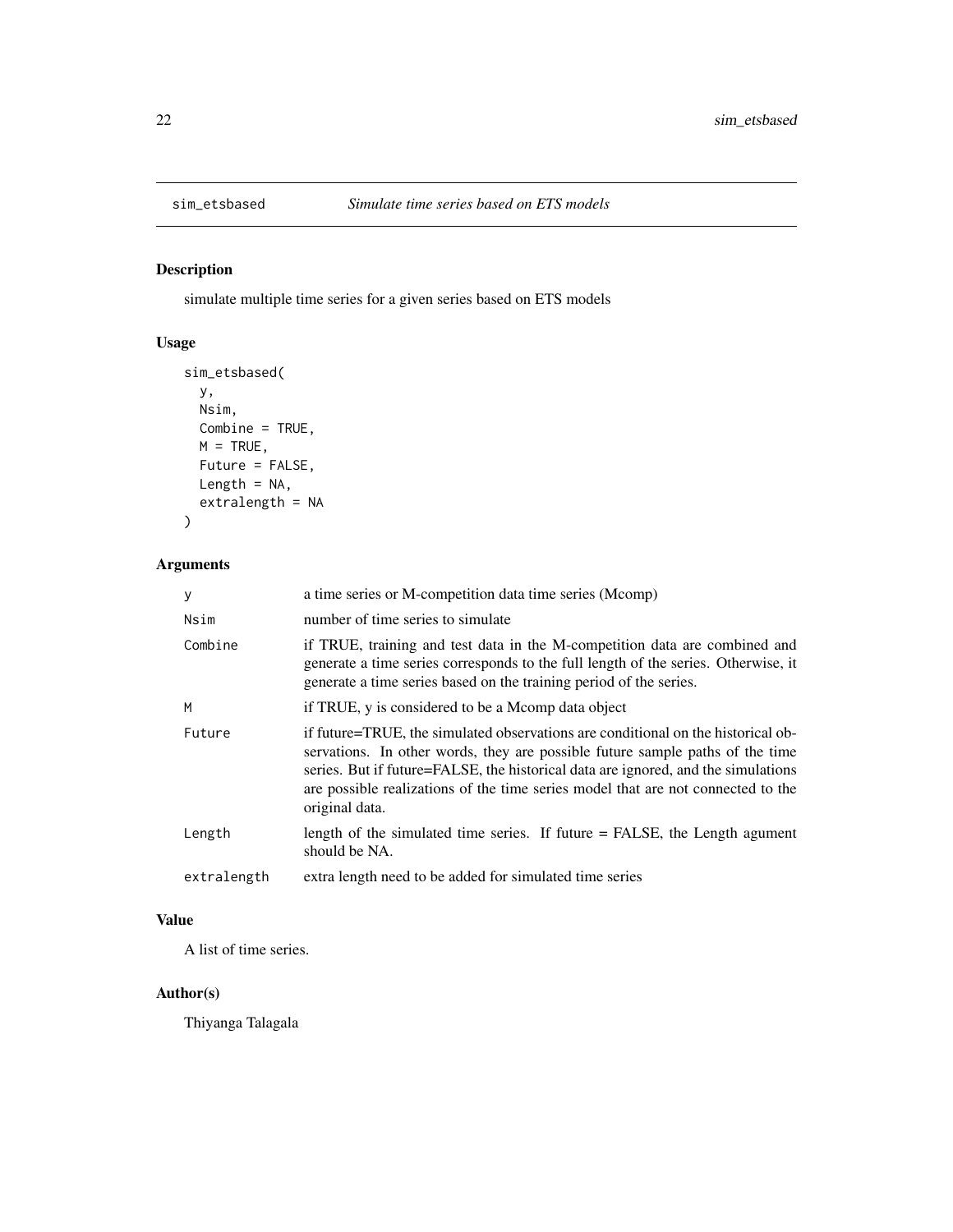<span id="page-22-0"></span>

simulate multiple time series based a given series using multiple seasonal decomposition

## Usage

```
sim_mstlbased(
 y,
 Nsim,
 Combine = TRUE,
 M = TRUE,Future = FALSE,
 Length = NA,
 extrah{eq:1} = NA,
 mtd = "ets"\mathcal{L}
```
## Arguments

| y           | a time series or M-competition data time series (Mcomp object)                                                                                                                                                                                                                                                                                               |
|-------------|--------------------------------------------------------------------------------------------------------------------------------------------------------------------------------------------------------------------------------------------------------------------------------------------------------------------------------------------------------------|
| Nsim        | number of time series to simulate                                                                                                                                                                                                                                                                                                                            |
| Combine     | if TRUE, training and test data in the M-competition data are combined and<br>generate a time series corresponds to the full length of the series. Otherwise, it<br>generate a time series based on the training period of the series.                                                                                                                       |
| M           | if TRUE, y is considered to be a Mcomp data object                                                                                                                                                                                                                                                                                                           |
| Future      | if future=TRUE, the simulated observations are conditional on the historical ob-<br>servations. In other words, they are possible future sample paths of the time<br>series. But if future=FALSE, the historical data are ignored, and the simulations<br>are possible realizations of the time series model that are not connected to the<br>original data. |
| Length      | length of the simulated time series. If future = FALSE, the Length agument<br>should be NA.                                                                                                                                                                                                                                                                  |
| extralength | extra length need to be added for simulated time series                                                                                                                                                                                                                                                                                                      |
| mtd         | method to use for forecasting seasonally adjusted time series                                                                                                                                                                                                                                                                                                |
|             |                                                                                                                                                                                                                                                                                                                                                              |

#### Value

A list of time series.

## Author(s)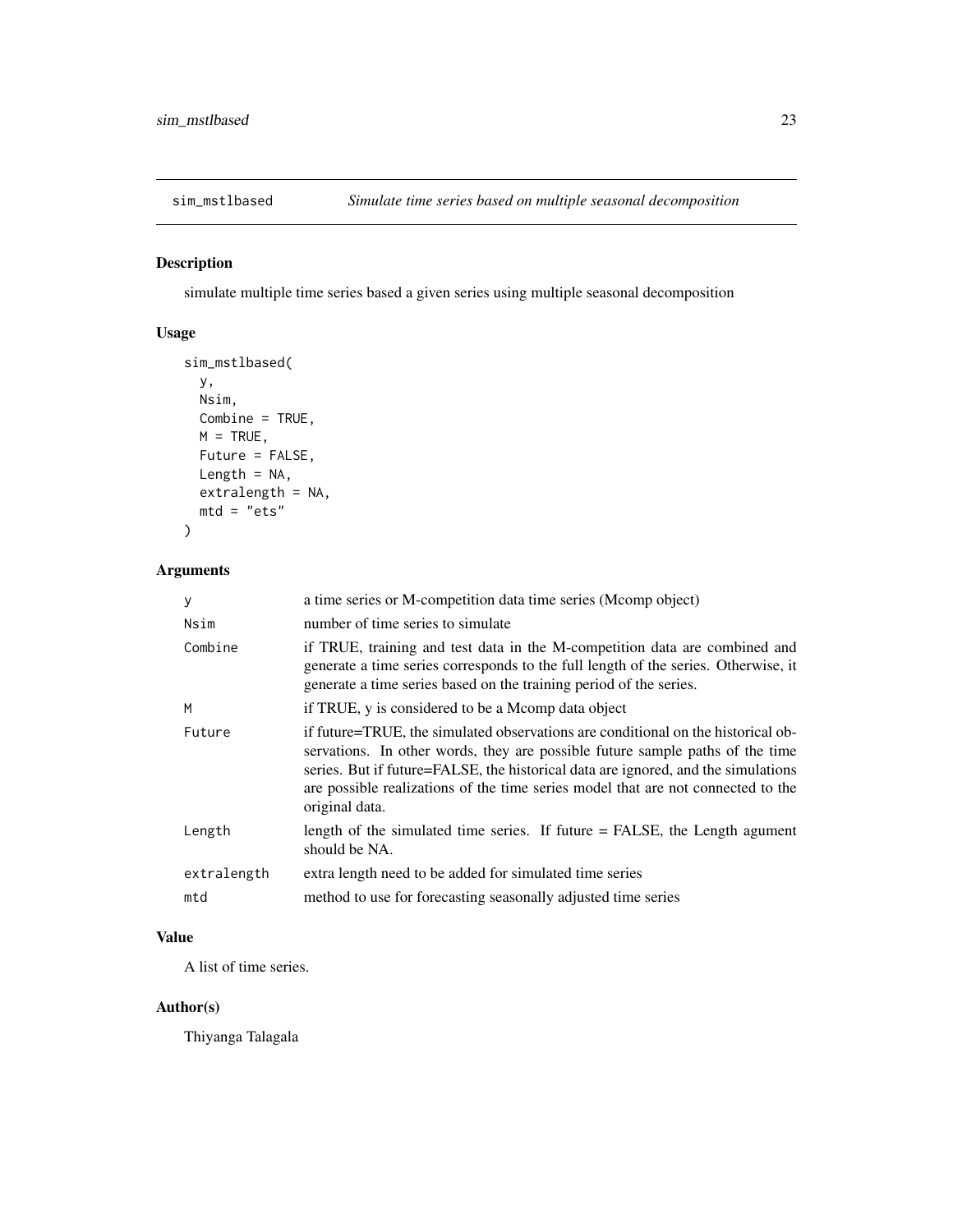<span id="page-23-0"></span>

split the names of ARIMA, ETS models to model name, different number of parameters in each case.

#### Usage

split\_names(models)

#### Arguments

models vector of model names

#### Value

a dataframe where columns gives the description of model components

| I  | ×   |
|----|-----|
| w  | . . |
|    |     |
| ۰. |     |

STL-AR method

#### Description

STL decomposition method applied to the time series, then an AR model is used to forecast seasonally adjusted data, while the seasonal naive method is used to forecast the seasonal component

#### Usage

stlar(y,  $h = 10$ , s.window = 11, robust = FALSE)

## Arguments

| - V      | a univariate time series                                                                                    |
|----------|-------------------------------------------------------------------------------------------------------------|
| h        | forecast horizon                                                                                            |
| s.window | Either the character string "periodic" or the span (in lags) of the loess window<br>for seasonal extraction |
| robust   | logical indicating if robust fitting be used in the loess procedue                                          |

## Value

return object of class forecast

## Author(s)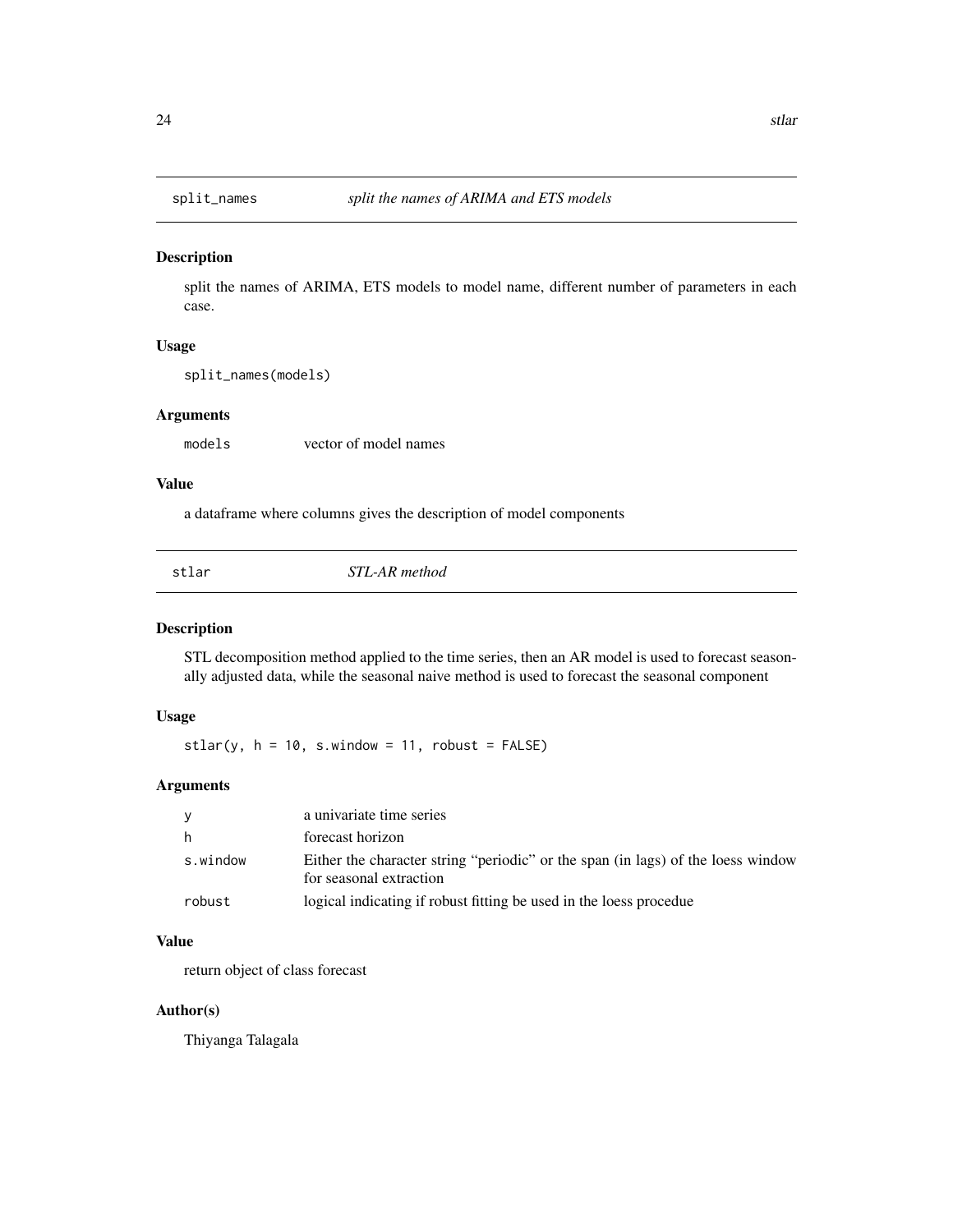<span id="page-24-0"></span>

Computes the test statistics based on unit root tests Phillips–Perron test and KPSS test

## Usage

unitroot(y)

## Arguments

y a univariate time series

## Value

A vector of 3 values: test statistic based on PP-test and KPSS-test

## Author(s)